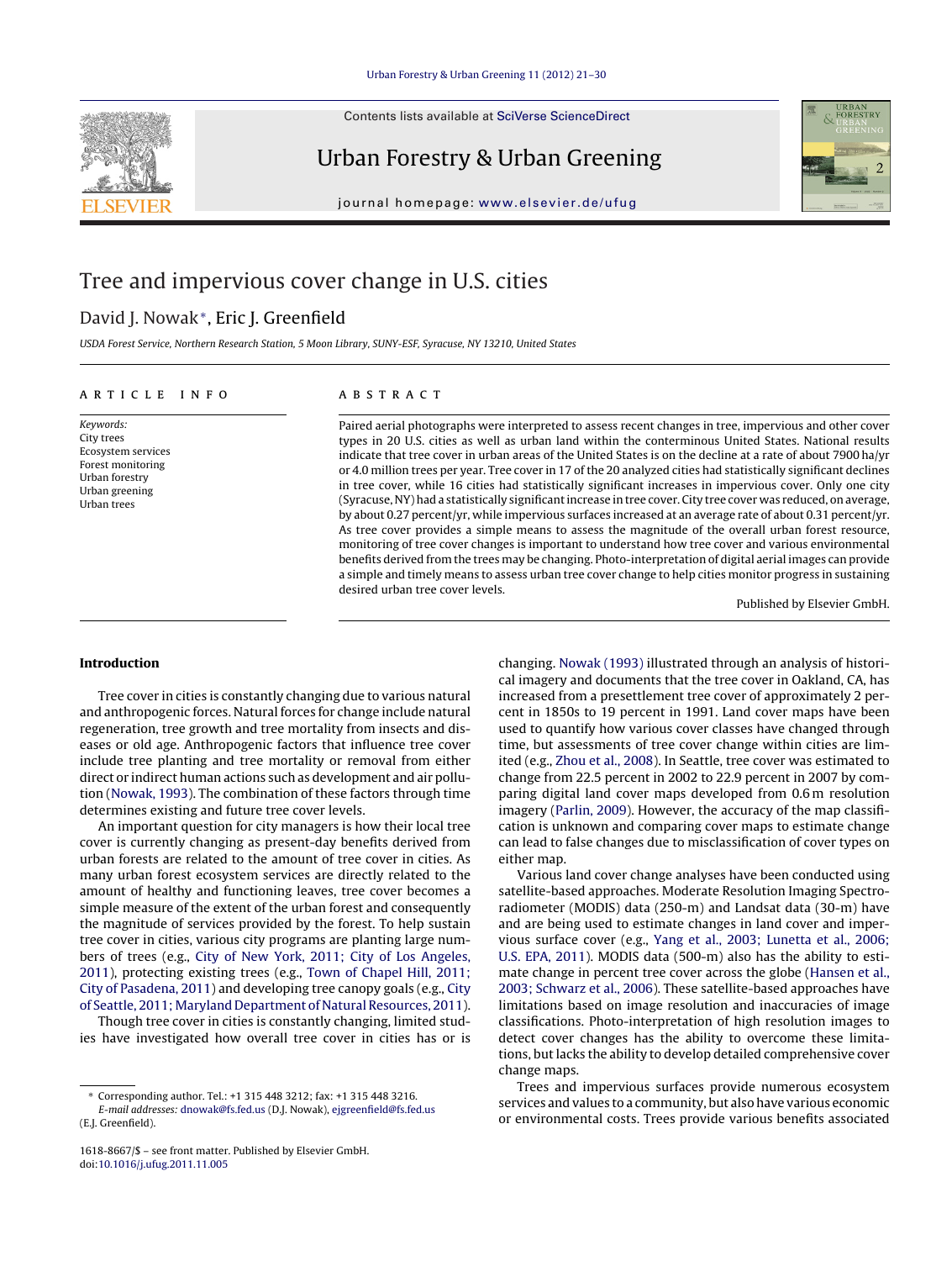with air and water quality, building energy conservation, cooler air temperatures, reductions in ultraviolet radiation, and many other environmental and social benefits (e.g., [Dwyer](#page-9-0) et [al.,](#page-9-0) [1992;](#page-9-0) [Kuo](#page-9-0) [and](#page-9-0) [Sullivan,](#page-9-0) [2001;](#page-9-0) [Westphal,](#page-9-0) [2003;](#page-9-0) [Wolf,](#page-9-0) [2003;](#page-9-0) [Nowak](#page-9-0) [and](#page-9-0) [Dwyer,](#page-9-0) [2007\).](#page-9-0) Costs associated with trees are both economic (e.g., planting and maintenance and increased building energy costs) and environmental (e.g., pollen and volatile organic compound emissions) ([Nowak](#page-9-0) [and](#page-9-0) [Dwyer,](#page-9-0) [2007\).](#page-9-0)

Likewise, impervious cover plays an important role in the landscape, particularly in urban areas. These surfaces, such as roads, buildings, sidewalks, and parking lots, facilitate transportation and provide shelter, but also can negatively impact the environment. Increased impervious surfaces enhance local temperatures and heat islands [\(Oke,](#page-9-0) [1989;](#page-9-0) [Heisler](#page-9-0) [and](#page-9-0) [Brazel,](#page-9-0) [2010\),](#page-9-0) which consequently affects building energy use, human comfort and health, ozone production, and pollutant emissions in cities. In addition, impervious surfaces significantly affect urban hydrology (e.g., stream flow and water quality) (e.g., [U.S.](#page-9-0) [EPA,](#page-9-0) [1983;](#page-9-0) [National](#page-9-0) [Research](#page-9-0) [Council,](#page-9-0) [2008\).](#page-9-0)

As development occurs in forests, tree cover will decrease to make space for buildings and other impervious surfaces. In non-forest regions, tree cover can increase due to urbanization (unpublished data). Thus, urbanization as a process will alter regional tree cover. As tree cover changes in cities, so will the associated ecosystem services and their effects on environmental quality and human health. Unfortunately, within existing cities, rates and direction of change in tree and impervious cover are largely unknown. This paper investigates tree and impervious cover change in urban areas and select cities across the United States using a simple and repeatable measure that can be used worldwide where paired multi-year digital aerial imagery exists. The objective of this paper is to determine the current direction and rate of tree and impervious cover change in U.S. cities to help guide cities in sustaining desired tree cover levels and associated ecosystem services.

# **Methods**

To determine the percent tree/shrub cover (hereafter referred to as tree cover or canopy) and impervious cover change in cities in the United States, 20 cities from across the nation were selected (Table 1). Some cities were selected based on existing projects (Syracuse, NY; Baltimore, MD; Spokane, WA). Other cities were selected by picking major cities scattered throughout the conterminous United States where paired imagery could be obtained. Two cities were specifically selected to determine the effect of recent suspected tree cover change: (1) New Orleans, LA (effect of 2005 Hurricane Katrina), and (2) Detroit, MI (effect of recent infestation of emerald ash borer (Agrilus planipennis)). For each city, paired digital aerial photographs were obtained for the most recent date possible and imagery as close to 5 yr prior to the most current date as possible.

In 18 of the 20 cities, 1000 random points were laid and interpreted across the city to provide a maximum standard error of 1.6 percent if all points are classified ([Lindgren](#page-9-0) [and](#page-9-0) [McElrath,](#page-9-0) [1969\).](#page-9-0) In two cities, more points were laid and interpreted (Baltimore: 2500 points; Spokane, WA: 2000 points). City geographic boundaries were determined using census incorporated or designated places boundaries [\(U.S.](#page-9-0) [Census](#page-9-0) [Bureau,](#page-9-0) [2007\).](#page-9-0) Each point was laid in the same geographic position on both sets of temporal images in the city, and paired image interpretation was conducted (i.e., interpreter classified each point pair by contrasting and classifying the image points in sequence). In cases of misregistration of the image or point, the interpreter corrected the point location to ensure the exact same location was interpreted. For example, sometimes the points would shift position slightly between images due to issues of image misregistration. In these cases, the interpreter moved the point on the most recent image back to the position on the oldest image to make the interpretation of change at the same point on both images.

In some cases, not all of the points could be classified. Nonclassification occurred when one of the images were missing part of the city area (incomplete imagery) or had cloud cover. All cities had greater than 97.2 percent of the points interpreted. As some cities have substantial amounts of water within their city boundary (Table 1), cover estimates were only based on points that were not classified as water in both years. That is, permanent water points were deleted from the sample so that cover estimates were based on city land area, not city total area.

For the photo-interpretation, trained photo interpreters with experience interpreting leaf-off and leaf-on imagery classified each point as to either: trees/shrubs (woody vegetation), grass

#### **Table 1**

Resolution and year of imagery for 20 analyzed cities. Percent of city area classified as water in both years (%Water) was removed from analysis so that cover estimates could be based on land area. Human population density change (#/ha) between year 1 and year 2 is based on U.S. Census estimates ([1\).](#page-9-0)

| City            | Year 1 | Res. <sup>a</sup> (m) | Leaf on/off | Year 2 | $Res.a$ (m) | Leaf on/off | %interp <sup>b</sup> | %Water | n    | Change $(\#/ha)$ |
|-----------------|--------|-----------------------|-------------|--------|-------------|-------------|----------------------|--------|------|------------------|
| Albuquerque, NM | 2006   | 0.15                  | Off         | 2009   |             | On          | 100                  | 0.2    | 998  | 0.6              |
| Atlanta, GA     | 2005   | 2                     | On          | 2009   |             | On          | 99.5                 | 0.4    | 991  | 1.7              |
| Baltimore, MD   | 2001   |                       | On          | 2005   |             | On          | 99.9                 | 12.6   | 2184 | $-0.2$           |
| Boston, MA      | 2003   |                       | On          | 2008   |             | On          | 99.9                 | 13.6   | 863  | 2.3              |
| Chicago, IL     | 2005   | 2                     | On          | 2009   |             | On          | 100                  | 0.8    | 992  | 0.5              |
| Denver, CO      | 2005   |                       | On          | 2009   |             | On          | 100                  | 1.6    | 984  | 1.2              |
| Detroit, MI     | 2005   |                       | On          | 2009   |             | On          | 99.9                 | 0.3    | 996  | $-0.3$           |
| Houston, TX     | 2004   |                       | On          | 2009   |             | On          | 99.5                 | 1.6    | 979  | 1.4              |
| Kansas City, MO | 2003   |                       | On          | 2009   |             | On          | 100                  | 1.5    | 985  | 0.4              |
| Los Angeles, CA | 2005   |                       | On          | 2009   |             | On          | 100                  | 0.2    | 998  | 0.3              |
| Miami, FL       | 2003   |                       | On          | 2009   | 0.3         | On          | 100                  | 9.3    | 907  | 6.3              |
| Minneapolis, MN | 2003   |                       | On          | 2008   |             | On          | 98.9                 | 7.1    | 919  | 0.3              |
| Nashville, TN   | 2003   | 0.15                  | Off         | 2008   | 0.15        | Off         | 100                  | 0.7    | 993  | 0.3              |
| New Orleans, LA | 2005   | $\overline{2}$        | On          | 2009   |             | On          | 97.2                 | 38.4   | 563  | $-2.1$           |
| New York, NY    | 2004   | 0.15                  | On          | 2009   |             | On          | 98.1                 | 2.9    | 953  | 2.8              |
| Pittsburgh, PA  | 2004   |                       | On          | 2008   |             | On          | 99.5                 | 4.8    | 947  | $-0.6$           |
| Portland, OR    | 2005   |                       | On          | 2009   |             | On          | 100                  | 1.6    | 984  | 1.0              |
| Spokane, WA     | 2002   | 0.15                  | On          | 2007   | 0.15        | On          | 100                  | 1.0    | 1980 | 0.3              |
| Syracuse, NY    | 2003   | 0.3                   | Off         | 2009   | 0.3         | Off         | 99.6                 | 2.0    | 976  | $-0.7$           |
| Tacoma, WA      | 2001   | 0.15                  | On          | 2005   | 0.15        | On          | 100                  | 8.6    | 914  | $-0.1$           |

<sup>a</sup> Image (pixel) resolution.

 $\frac{b}{c}$  Percent of original points (land and water) that were able to be classified on both images.  $n -$  sample size – number of points not classified as permanent water points (classified as water in both years).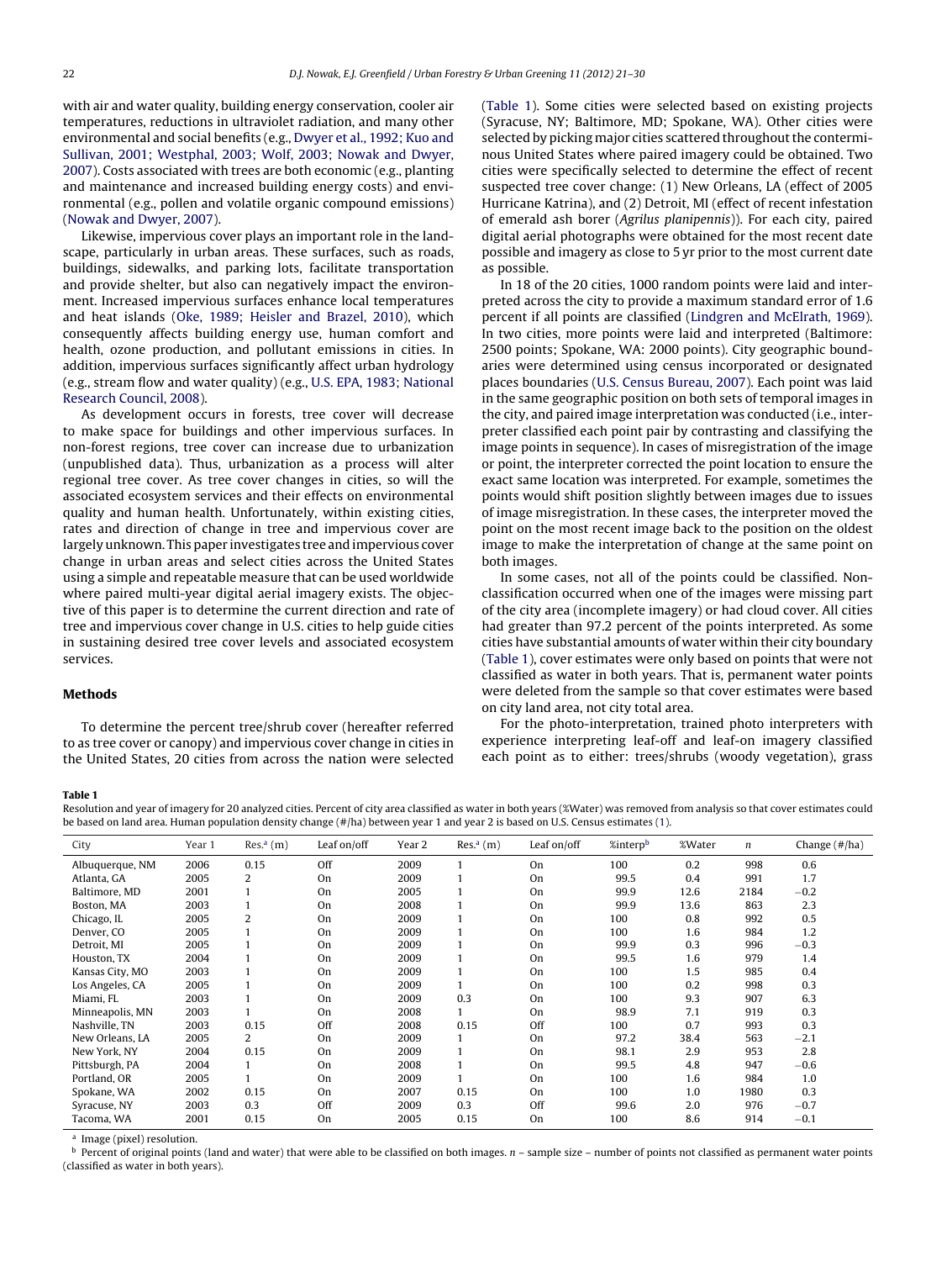or herbaceous cover, bare soil, water, impervious (buildings), impervious (roads), or impervious (other). For the analysis of Albuquerque, NM, only, an eighth class of scrub/shrub was added due to the different vegetation cover morphology of that region. This class was included in the tree/shrub cover classification, but the scrub/shrub class results were also reported separately. Within Syracuse, which was one of the first cities analyzed, impervious other and impervious road categories were combined by the interpreter as was the grass/herbaceous and soil categories. In subsequent city analyses these categories were separated.

In interpreting change from aerial imagery, image parallax (tall objects appearing to lean on the image) and seasonal changes can appear to cause changes, but in fact are not actual changes. In these cases the interpreter could use judgment to determine if actual change did occur. In cases of tall object parallax, the interpreter's classification was based on the oldest image and if there was no change, both dates of imagery were classified the same. For example, tall objects (e.g., buildings and trees) may lean to the left in the first image, but lean to the right in the second image and a point may land on the object in the first image, but miss the object in the second image. The point classification would appear to change class, but no actual change would have occurred. Also agricultural fields can change cover class depending on time of year (herbaceous cover vs. bare soil depending upon time of imagery). These types of seasonal changes were classified as no change and classified as herbaceous cover. By conducting paired-point image analysis, the interpreter can correct these false changes to no change in the analysis. A five-percent random sample of points was reinterpreted by another photo-interpreter to check for classification accuracy. Overall, the two interpreters were in agreement on 97 percent of the classifications.

Within each city, the percentage of each cover class  $(p)$  was calculated as the number of sample points  $(x)$  hitting the cover attribute divided by the total number of interpretable sample points (n) within the area of analysis ( $p = x/n$ ). The standard error of the estimate (SE) was calculated as  $SE = \sqrt{p \times (1-p)/n}$  [\(Lindgren](#page-9-0) [and](#page-9-0) [McElrath,](#page-9-0) [1969\).](#page-9-0) This method has been used to assess canopy cover in many cities (e.g., [Nowak](#page-9-0) et [al.,](#page-9-0) [1996\).](#page-9-0)

If changes in cover classes were observed at any point on the image then it is known that cover classes are changing within the city (i.e., no statistical test is needed to determine if change is greater than zero). However, as a cover class can both gain and lose cover through time and space, the McNemar test [\(Sokal](#page-9-0) [and](#page-9-0) [Rohlf,](#page-9-0) [2003\)](#page-9-0) was used to determine if the net change in cover was different from zero (alpha levels 0.90 and 0.95). Pearson product moment correlation was used to test for a relationship between change in percent tree cover and change in population density among the 18 cities.

As the overall time frame of change in cover varied among cities from between 3 and 6 yr, change results were annualized for comparative purposes among cities. Results were combined with city area and population data from the year of the oldest photo date [\(U.S.](#page-9-0) [Census](#page-9-0) [Bureau,](#page-9-0) [2011\)](#page-9-0) to determine actual tree and impervious cover change (ha) and cover change per capita in each city. Results of percent change were reported as absolute change (percent of city area that changed = cover change/city area) and relative change (percent of existing cover class that changed = cover change/original cover area). For example, a city with 30 percent tree cover that changed to 20 percent tree cover would have a 10 percent absolute change, but a 33 percent relative change.

As the 20 analyzed cities are not a truly random sample, an analysis of change in tree and impervious cover in urban areas across the conterminous United States was conducted using Google Earth® ([Google,](#page-9-0) [2011\)](#page-9-0) imagery to determine the relative magnitude of net change in urban tree and impervious cover. Urban land was defined based on population density as delimited using the [U.S.](#page-9-0) [Census](#page-9-0)

[Bureau's](#page-9-0) [\(2007\)](#page-9-0) definition: all territory, population, and housing units located within urbanized areas or urban clusters. Urbanized area and urban cluster boundaries encompass densely settled territories, which are described by one of the following:

- one or more block groups or census blocks with a population density of at least 386.1 people/km2 (1000 people/mile2),
- surrounding census blocks with a minimum population density of 193.1 people/km2 (500 people/mile2), or
- less densely settled blocks that form enclaves or indentations, or are used to connect discontinuous areas.

In the conterminous United States, 1000 points randomly located within urban land were interpreted based on paired imagery from Google using the images with the most recent date and the next oldest interpretable imagery with the goal of trying to get the second set of imagery about 5 yr apart from the first set. Imagery date along with cover class was recorded for each point. This type of analysis of change with Google imagery has varying date issues that were not encountered with the paired city imagery, but does give a general indication of direction and magnitude of change nationally. Analysis of Google imagery was similar to the city imagery in terms of non-interpretable images and adjusting for misregistered images. However, Google imagery could also not be interpreted in some locations due to poor image resolution. Overall, 97 percent of the points could be interpreted using Google imagery.

## **Results**

Of the 20 cities analyzed, tree cover ranged from 53.9 percent in Atlanta to 9.6 percent in Denver; building impervious cover ranged from 27.1 percent in Chicago to 4.8 percent in Kansas City; road and other impervious cover ranged from 36.2 percent in Miami to 12.3 percent in Nashville; and total impervious cover varied from 61.1 percentin New York City to 17.7 percentin Nashville ([Table](#page-3-0) 2). Two cover classes – tree/shrub and bare soil generally exhibited a reduction in percent cover, while the other land classes generally exhibited an increase in cover.

Change in tree cover during the varying periods of analysis ranged from reduction in percent tree cover of −9.6 in New Orleans to an increase in percent tree cover of 1.0 in Syracuse [\(Table](#page-7-0) 3). Nineteen of the 20 cities analyzed showed a reduction in tree cover, 17 of those cities had a statistically significant net reduction. Average change was calculated for all 20 cities and for 18 cities – excluding the two cities (New Orleans and Detroit) that were targeted due to an expected loss in tree cover. Percent tree cover dropped on average by 1.1 percent during the varying periods of analysis (1.5 percent for 20 city average) with the greatest decreases in percent tree cover in New Orleans (−9.6 percent), Houston (−3.0 percent) and Albuquerque (−2.7 percent). The relative reduction in tree cover was as high as −29.2 percent in New Orleans, but averaged −3.8 percent (−5.0 percent for 20 city average).

Cities with the greatest annual loss in tree cover were New Orleans (average of −1120 ha/yr), Houston (−890 ha/yr) and Albuquerque (−420 ha/yr) ([Table](#page-7-0) 3). Tree cover losses per capita were greatest in New Orleans ( $-24.6$  m<sup>2</sup>/person/yr), Albuquerque  $(-8.3 \text{ m}^2/\text{person/yr})$  and Nashville  $(-5.3 \text{ m}^2/\text{person/yr})$  with an average loss of  $-1.9 \text{ m}^2/\text{person/yr}$  ( $-3.0 \text{ m}^2/\text{person/yr}$  for 20 city average). Average annual loss in percent tree cover was −0.27 percent/yr (−0.37 percent/yr for 20 city average). Relative annual loss in tree cover was -0.90 percent/yr (-1.29 percent/yr for 20 city average). Loss of tree cover was slightly correlated to increased population density in the 18 cities (Pearson product moment correlation coefficient  $(r) = -0.31$ ).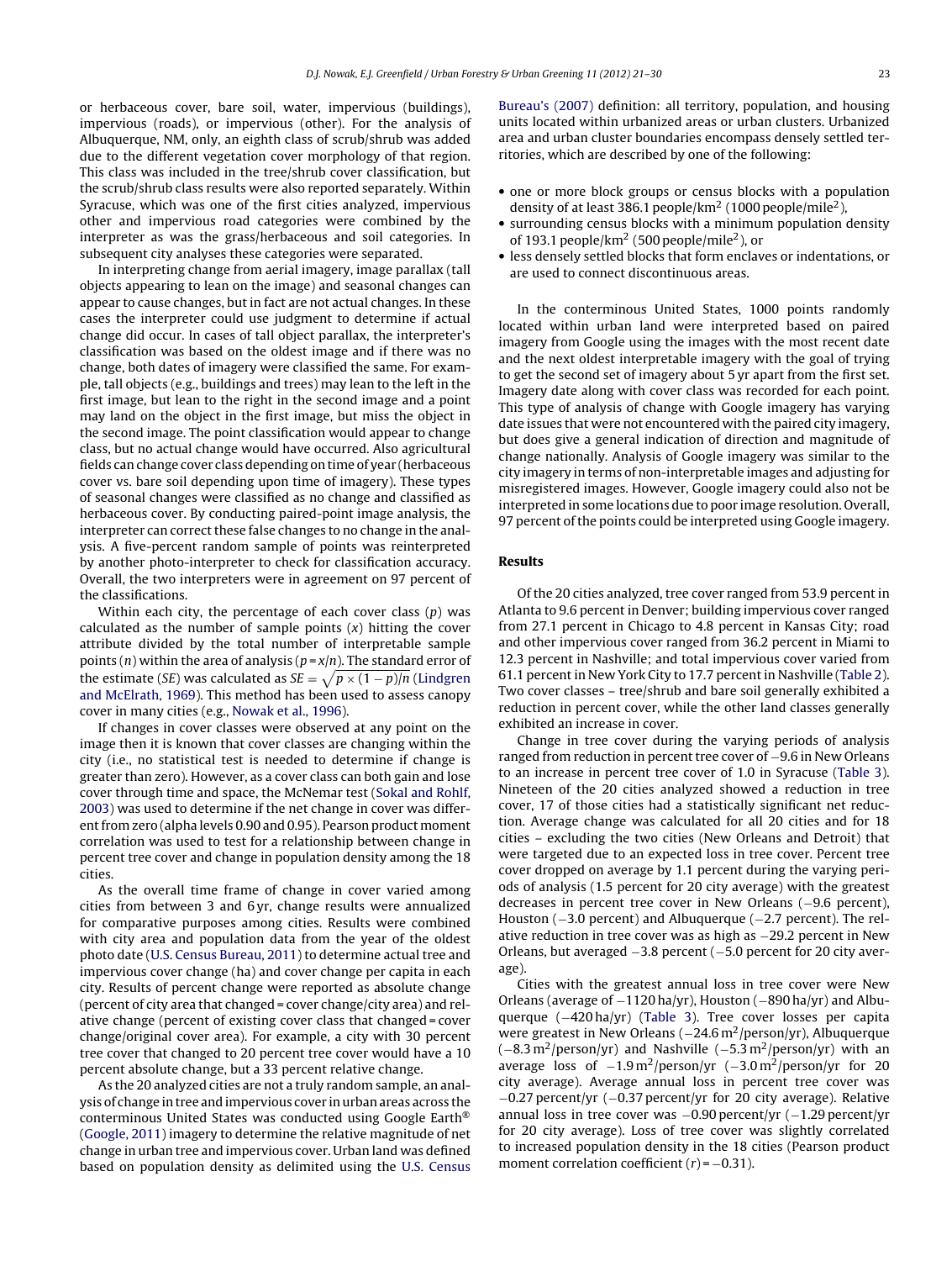# <span id="page-3-0"></span>**Table 2**

Change of percent of city land area occupied by various cover classes in 20 U.S. cities.

| City                                     | 1st year cover class           | 2nd year cover class    |               |                        |                        |                         |            |               |                  |            |
|------------------------------------------|--------------------------------|-------------------------|---------------|------------------------|------------------------|-------------------------|------------|---------------|------------------|------------|
|                                          |                                | Grass/herb <sup>a</sup> | Tree/shrub    | Imp. bldg <sup>b</sup> | Imp. road <sup>c</sup> | Imp. other <sup>d</sup> | Water      | Soil          | Total            | SE         |
| Albuquerque, NM (2006-2009) <sup>e</sup> | Grass/herb                     | 8.8                     | 0.1           | 0.1                    | 0.0                    | 0.1                     | 0.0        | 0.0           | 9.1              | 0.9        |
|                                          | Tree/shrub                     | 0.4                     | 38.0          | 0.0                    | 0.0                    | 0.4                     | 0.0        | 2.0           | 40.8             | 1.6        |
|                                          | Imp. bldg                      | 0.1                     | 0.0           | 11.9                   | 0.0                    | 0.0                     | 0.0        | 0.0           | 12.0             | 1.0        |
|                                          | Imp. road                      | 0.0                     | 0.0           | 0.0                    | 9.4                    | 0.0                     | 0.0        | 0.0           | 9.4              | 0.9        |
|                                          | Imp. other                     | 0.0                     | 0.0           | 0.0                    | 0.0                    | 13.9                    | 0.0        | 0.0           | 13.9             | 1.1<br>0.0 |
|                                          | Water<br>Soil                  | 0.0<br>0.4              | 0.0<br>0.0    | 0.0<br>0.5             | 0.0<br>0.3             | 0.0<br>0.5              | 0.0<br>0.0 | 0.0<br>13.0   | 0.0<br>14.7      | 1.1        |
|                                          |                                |                         |               |                        |                        |                         |            |               |                  |            |
|                                          | 2nd year total                 | 9.7                     | 38.1          | 12.5                   | 9.7                    | 14.9                    | 0.0        | 15.0          |                  |            |
|                                          | 2nd year SE                    | 0.9                     | 1.5           | 1.0                    | 0.9                    | 1.1                     | 0.0        | 1.1           |                  |            |
|                                          | Net (2006-2009)                | 0.6                     | $-2.7$        | 0.5                    | 0.3                    | 1.0                     | 0.0        | 0.3           |                  |            |
| Atlanta, GA (2005-2009)                  | Grass/herb                     | 15.1                    | 0.4           | 0.1                    | 0.0                    | 0.3                     | 0.0        | 0.6           | 16.5             | 1.2        |
|                                          | Tree/shrub                     | 1.0                     | 51.6          | 0.4                    | 0.1                    | 0.3                     | 0.0        | 0.5           | 53.9             | 1.6        |
|                                          | Imp. bldg                      | 0.0                     | 0.0           | 9.6                    | 0.0                    | 0.1                     | 0.0        | 0.1           | 9.8              | 0.9        |
|                                          | Imp. road                      | 0.0                     | 0.0           | 0.0                    | 7.4                    | 0.0                     | 0.0        | 0.0           | 7.4              | 0.8        |
|                                          | Imp. other                     | 0.0                     | 0.0           | 0.1                    | 0.0                    | 9.2                     | 0.0        | 0.0           | 9.3              | 0.9        |
|                                          | Water                          | 0.0                     | 0.0           | 0.0                    | 0.0                    | 0.0                     | 0.0        | 0.0           | 0.0              | 0.0        |
|                                          | Soil                           | 1.3                     | 0.1           | 0.2                    | 0.2                    | 0.2                     | 0.0        | 1.1           | 3.1              | 0.6        |
|                                          | 2nd year total                 | 17.5                    | 52.1          | 10.4                   | 7.7                    | 10.1                    | 0.0        | 2.3           |                  |            |
|                                          | 2nd year SE                    | 1.2                     | 1.6           | 1.0                    | 0.8                    | 1.0                     | 0.0        | 0.5           |                  |            |
|                                          | Net (2005-2009)                | 0.9                     | $-1.8$        | 0.6                    | 0.3                    | 0.8                     | 0.0        | $-0.8$        |                  |            |
| Baltimore, MD (2001-2005)                | Grass/herb                     | 22.2                    | 0.1           | 0.2                    | 0.0                    | 0.7                     | 0.0        | 0.3           | 23.5             | 0.9        |
|                                          | Tree/shrub                     | 0.9                     | 28.4          | 0.4                    | 0.1                    | 0.5                     | 0.0        | 0.1           | 30.4             | 1.0        |
|                                          | Imp. bldg                      | 0.0                     | 0.0           | 15.3                   | 0.0                    | 0.0                     | 0.0        | 0.3           | 15.6             | 0.8        |
|                                          | Imp. road                      | 0.0                     | 0.0           | 0.0                    | 10.9                   | 0.0                     | 0.0        | 0.0           | 11.0             | 0.7        |
|                                          | Imp. other                     | 0.0                     | 0.0           | 0.0                    | 0.0                    | 16.8                    | 0.0        | 0.2           | 17.1             | 0.8        |
|                                          | Water                          | 0.0                     | 0.0           | 0.0                    | 0.0                    | 0.0                     | 0.0        | 0.0           | 0.0              | 0.0        |
|                                          | Soil                           | 0.1                     | 0.0           | 0.3                    | 0.0                    | 0.3                     | 0.0        | 1.6           | 2.3              | 0.3        |
|                                          | 2nd year total                 | 23.2                    | 28.5          | 16.3                   | 11.0                   | 18.5                    | 0.0        | 2.5           |                  |            |
|                                          | 2nd year SE                    | 0.9                     | 1.0           | 0.8                    | 0.7                    | 0.8                     | 0.0        | 0.3           |                  |            |
|                                          | Net (2001-2005)                | $-0.4$                  | $-1.9$        | 0.7                    | 0.0                    | 1.3                     | 0.0        | 0.2           |                  |            |
| Boston, MA (2003-2008)                   | Grass/herb                     | 17.8                    | 0.5           | 0.1                    | 0.0                    | 0.6                     | 0.0        | 0.1           | 19.1             | 1.3        |
|                                          | Tree/shrub                     | 0.6                     | 27.1          | 0.6                    | 0.2                    | 0.1                     | 0.0        | 0.2           | 28.9             | 1.5        |
|                                          | Imp. bldg                      | 0.1                     | 0.0           | 16.5                   | 0.0                    | 0.1                     | 0.0        | 0.0           | 16.7             | 1.3        |
|                                          | Imp. road                      | 0.0                     | 0.0           | 0.0                    | 12.5                   | 0.0                     | 0.0        | 0.0           | 12.5             | 1.1        |
|                                          | Imp. other                     | 0.2                     | 0.2           | 0.0                    | 0.1                    | 18.4                    | 0.0        | 0.0           | 19.0             | 1.3        |
|                                          | Water                          | 0.1                     | 0.0           | 0.0                    | 0.0                    | 0.0                     | 0.0        | 0.7           | 0.8              | 0.3        |
|                                          | Soil                           | 0.5                     | 0.1           | 0.1                    | 0.1                    | 0.5                     | 0.0        | 1.7           | 3.0              | 0.6        |
|                                          | 2nd year total                 | 19.4                    | 27.9          | 17.3                   | 13.0                   | 19.7                    | 0.0        | 2.8           |                  |            |
|                                          | 2nd year SE                    | 1.3                     | 1.5           | 1.3                    | 1.1                    | 1.4                     | $0.0\,$    | 0.6           |                  |            |
|                                          | Net (2003-2008)                | 0.2                     | $-0.9$        | 0.6                    | 0.5                    | 0.7                     | $-0.8$     | $-0.2$        |                  |            |
| Chicago, IL (2005-2009)                  | Grass/herb                     | 20.0                    | 0.0           | 0.0                    | 0.0                    | 0.3                     | 0.1        | 0.4           | 20.8             | 1.3        |
|                                          | Tree/shrub                     | 0.3                     | 18.0          | 0.1                    | 0.0                    | $0.0\,$                 | $0.0\,$    | 0.1           | 18.5             | $1.2\,$    |
|                                          | Imp. bldg                      | 0.4                     | 0.0           | 26.5                   | 0.0                    | 0.1                     | 0.0        | 0.1           | 27.1             | 1.4        |
|                                          | Imp. road                      | 0.0                     | 0.0           | 0.0                    | 12.1                   | 0.0                     | 0.0        | 0.0           | 12.1             | 1.0        |
|                                          | Imp. other                     | 0.0                     | 0.0           | 0.2                    | 0.0                    | 19.1                    | 0.0        | 0.0           | 19.3             | 1.3        |
|                                          | Water                          | 0.0                     | 0.0           | 0.0                    | 0.0                    | 0.0                     | 0.0        | 0.0           | 0.0              | 0.0        |
|                                          | Soil                           | 0.0                     | 0.0           | 0.0                    | 0.0                    | 0.1                     | 0.1        | 2.0           | $2.2\phantom{0}$ | 0.5        |
|                                          | 2nd year total                 | 20.7                    | 18.0          | 26.8                   | 12.1                   | 19.6                    | 0.2        | 2.6           |                  |            |
|                                          | 2nd year SE                    | 1.3                     | 1.2           | 1.4                    | 1.0                    | 1.3                     | 0.1        | 0.5           |                  |            |
|                                          | Net (2005-2009)                | $-0.1$                  | $-0.5$        | $-0.3$                 | 0.0                    | 0.3                     | 0.2        | 0.4           |                  |            |
| Denver, CO (2005-2009)                   | Grass/herb                     | 41.1                    | 0.0           | 0.1                    | 0.0                    | 0.3                     | 0.0        | 0.9           | 42.4             | 1.6        |
|                                          | Tree/shrub                     | 0.1                     | 9.6           | 0.1                    | 0.0                    | 0.1                     | 0.0        | 0.0           | 9.9              | 1.0        |
|                                          | Imp. bldg                      | 0.0                     | 0.0           | 12.8                   | 0.0                    | 0.0                     | 0.0        | 0.1           | 12.9             | 1.1        |
|                                          | Imp. road                      | 0.0                     | 0.0           | 0.1                    | 12.5                   | 0.0                     | 0.0        | 0.0           | 12.6             | 1.1        |
|                                          | Imp. other                     | 0.2                     | 0.0           | 0.2                    | 0.1                    | 13.9                    | 0.0        | 0.1           | 14.5             | 1.1        |
|                                          | Water                          | 0.0                     | 0.0           | 0.0                    | 0.0                    | 0.0                     | 0.0        | 0.0           | 0.0              | 0.0        |
|                                          | Soil                           | 0.8                     | 0.0           | 0.1                    | 0.1                    | 1.0                     | 0.2        | 5.5           | 7.7              | 0.9        |
|                                          | 2nd year total                 | 42.2                    | 9.6           | 13.4                   | 12.7                   | 15.3                    | 0.2        | 6.6           |                  |            |
|                                          | 2nd year SE<br>Net (2005-2009) | 1.6<br>$-0.2$           | 0.9<br>$-0.3$ | 1.1<br>0.5             | 1.1<br>0.1             | 1.1<br>0.8              | 0.1<br>0.2 | 0.8<br>$-1.1$ |                  |            |
|                                          |                                |                         |               |                        |                        |                         |            |               |                  |            |
| Detroit, MI (2005-2009)                  | Grass/herb                     | 27.9                    | 0.1           | 0.0                    | 0.0                    | 0.2                     | 0.0        | 0.3           | 28.5             | 1.4        |
|                                          | Tree/shrub                     | 0.1                     | 22.3          | 0.1                    | 0.2                    | 0.4                     | 0.0        | 0.1           | 23.2             | 1.3        |
|                                          | Imp. bldg                      | 0.1                     | 0.0           | 17.1                   | $0.0\,$                | 0.0                     | 0.0        | 0.0           | 17.2             | 1.2        |
|                                          | Imp. road                      | 0.0                     | 0.0           | 0.0                    | 14.7                   | 0.0                     | 0.0        | 0.0           | 14.7             | 1.1        |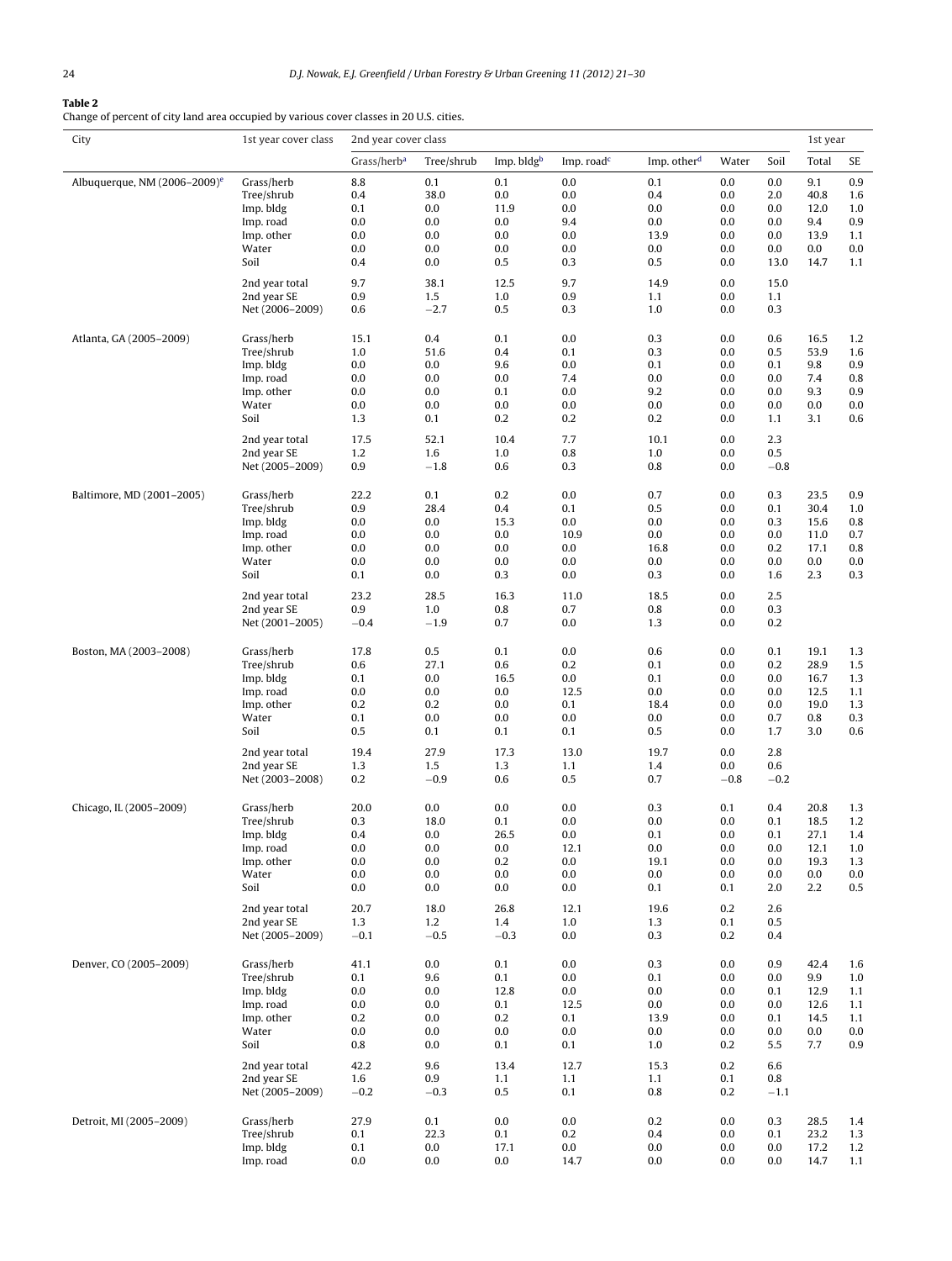# Table 2 (Continued )

| City                        | 1st year cover class           | 2nd year cover class    |                 |                        |                |                         |            |                |              |                    |
|-----------------------------|--------------------------------|-------------------------|-----------------|------------------------|----------------|-------------------------|------------|----------------|--------------|--------------------|
|                             |                                | Grass/herb <sup>a</sup> | Tree/shrub      | Imp. bldg <sup>b</sup> | Imp. road $c$  | Imp. other <sup>d</sup> | Water      | Soil           | Total        | SE                 |
|                             | Imp. other                     | 0.0                     | 0.0             | 0.1                    | 0.0            | 14.5                    | 0.0        | 0.0            | 14.6         | 1.1                |
|                             | Water                          | 0.0                     | 0.0             | 0.0                    | 0.0            | 0.0                     | 0.0        | 0.0            | 0.0          | 0.0                |
|                             | Soil                           | 0.2                     | 0.1             | 0.1                    | 0.0            | 0.3                     | 0.0        | 1.2            | 1.9          | 0.4                |
|                             | 2nd year total                 | 28.3                    | 22.5            | 17.4                   | 14.9           | 15.4                    | 0.0        | 1.6            |              |                    |
|                             | 2nd year SE                    | 1.4                     | 1.3             | 1.2                    | 1.1            | 1.1                     | 0.0        | 0.4            |              |                    |
|                             | Net (2005-2009)                | $-0.2$                  | $-0.7$          | 0.2                    | 0.2            | 0.8                     | 0.0        | $-0.3$         |              |                    |
| Houston, TX (2004-2009)     | Grass/herb                     | 28.7                    | 0.0             | 0.5                    | 0.0            | 0.5                     | 0.2        | 0.2            | 30.1         | 1.5                |
|                             | Tree/shrub                     | 1.4                     | 27.4            | 0.3                    | 0.1            | 0.2                     | 0.1        | 0.8            | 30.3         | 1.5                |
|                             | Imp. bldg                      | 0.0                     | 0.0             | 13.5                   | 0.0            | 0.0                     | 0.0        | 0.2            | 13.7         | 1.1                |
|                             | Imp. road                      | 0.0                     | 0.0             | 0.0                    | 12.0           | 0.0                     | 0.0        | 0.0<br>0.1     | 12.0         | 1.0                |
|                             | Imp. other<br>Water            | 0.1<br>0.0              | 0.0<br>0.0      | 0.1<br>0.0             | 0.0<br>0.0     | 11.8<br>0.0             | 0.0<br>0.0 | 0.0            | 12.2<br>0.0  | 1.0<br>0.0         |
|                             | Soil                           | 0.4                     | 0.0             | 0.0                    | 0.0            | 0.1                     | 0.0        | 1.2            | 1.7          | 0.4                |
|                             | 2nd year total                 | 30.6                    | 27.4            | 14.4                   | 12.1           | 12.7                    | 0.3        | 2.6            |              |                    |
|                             | 2nd year SE                    | 1.5                     | 1.4             | 1.1                    | 1.0            | 1.1                     | 0.2        | 0.5            |              |                    |
|                             | Net (2004-2009)                | 0.5                     | $-3.0$          | 0.7                    | 0.1            | 0.5                     | 0.3        | 0.8            |              |                    |
| Kansas City, MO (2003-2009) | Grass/herb                     | 48.5                    | 0.5             | 0.2                    | 0.3            | 0.7                     | 0.1        | 0.3            | 50.7         | 1.6                |
|                             | Tree/shrub                     | 1.1                     | 27.5            | 0.0                    | 0.1            | 0.0                     | 0.0        | 0.5            | 29.2         | 1.4                |
|                             | Imp. bldg                      | 0.0                     | 0.0             | 4.6                    | 0.0            | 0.2                     | 0.0        | 0.0            | 4.8          | 0.7                |
|                             | Imp. road                      | 0.0                     | 0.0             | 0.0                    | 6.3            | 0.0                     | 0.0        | 0.0            | 6.3          | 0.8                |
|                             | Imp. other                     | 0.0                     | 0.0             | 0.2                    | 0.1            | 6.8                     | 0.0        | 0.0            | 7.1          | 0.8                |
|                             | Water<br>Soil                  | 0.0<br>0.2              | 0.0<br>0.0      | 0.0<br>0.0             | 0.0<br>0.0     | 0.0<br>0.7              | 0.0<br>0.0 | 0.0<br>1.0     | 0.0<br>1.9   | 0.0<br>0.4         |
|                             | 2nd year total                 | 49.8                    | 28.0            | 5.0                    | 6.8            | 8.4                     | 0.1        | 1.8            |              |                    |
|                             | 2nd year SE                    | 1.6                     | 1.4             | 0.7                    | 0.8            | 0.9                     | 0.1        | 0.4            |              |                    |
|                             | Net (2003-2009)                | $-0.8$                  | $-1.2$          | 0.2                    | 0.5            | 1.3                     | 0.1        | $-0.1$         |              |                    |
| Los Angeles, CA (2005-2009) | Grass/herb                     | 21.0                    | 0.0             | 0.3                    | 0.0            | 0.2                     | 0.0        | 0.3            | 21.8         | 1.3                |
|                             | Tree/shrub                     | 0.4                     | 20.6            | 0.2                    | 0.0            | 0.3                     | 0.0        | 0.0            | 21.5         | 1.3                |
|                             | Imp. bldg                      | 0.0                     | 0.0             | 21.0                   | 0.0            | 0.2                     | 0.0        | 0.0            | 21.2         | 1.3                |
|                             | Imp. road                      | 0.0                     | 0.0             | 0.0                    | 14.7           | 0.0                     | 0.0        | 0.0            | 14.7         | 1.1                |
|                             | Imp. other                     | 0.0                     | 0.0             | 0.4                    | 0.0            | 15.8                    | 0.0        | 0.1            | 16.3         | 1.2                |
|                             | Water<br>Soil                  | 0.0<br>0.3              | 0.0<br>0.0      | 0.0<br>0.5             | 0.0<br>0.2     | 0.0<br>0.2              | 0.0<br>0.0 | 0.0<br>3.1     | 0.0<br>4.3   | 0.0<br>0.6         |
|                             | 2nd year total                 | 21.7                    | 20.6            | 22.4                   | 14.9           | 16.7                    | 0.0        | 3.5            |              |                    |
|                             | 2nd year SE                    | 1.3                     | 1.3             | 1.3                    | 1.1            | 1.2                     | 0.0        | 0.6            |              |                    |
|                             | Net (2005-2009)                | $-0.1$                  | $-0.9$          | 1.2                    | 0.2            | 0.4                     | 0.0        | $-0.8$         |              |                    |
| Miami, FL (2003-2009)       | Grass/herb                     | 14.2                    | 0.2             | 0.1                    | 0.1            | 0.6                     | 0.0        | 0.1            | 15.3         | 1.2                |
|                             | Tree/shrub                     | 1.1                     | 21.2            | 0.4                    | 0.2            | 0.1                     | 0.1        | 0.1            | 23.3         | 1.4                |
|                             | Imp. bldg                      | 0.3                     | 0.0             | 23.5                   | 0.0            | 0.0                     | 0.0        | 0.1            | 23.9         | 1.4                |
|                             | Imp. road                      | 0.0                     | 0.0             | 0.0                    | 18.0           | 0.0                     | 0.0        | 0.0            | 18.0         | 1.3                |
|                             | Imp. other                     | 0.2                     | 0.2             | 0.6                    | 0.0            | 17.0                    | 0.0        | 0.1            | 18.1         | 1.3                |
|                             | Water<br>Soil                  | 0.0<br>0.0              | $0.0\,$<br>0.0  | $_{0.0}$<br>0.2        | $0.0\,$<br>0.0 | $0.0\,$<br>0.2          | 0.0<br>0.0 | $0.0\,$<br>1.0 | 0.0<br>1.4   | $0.0\,$<br>$0.4\,$ |
|                             |                                |                         |                 |                        |                |                         |            |                |              |                    |
|                             | 2nd year total                 | 15.9<br>1.2             | 21.6<br>$1.4\,$ | 24.8                   | 18.3           | 17.9<br>1.3             | 0.1        | 1.4            |              |                    |
|                             | 2nd year SE<br>Net (2003-2009) | 0.6                     | $-1.7$          | 1.4<br>0.9             | 1.3<br>0.3     | $-0.2$                  | 0.1<br>0.1 | 0.4<br>0.0     |              |                    |
| Minneapolis, MN (2003-2008) |                                |                         |                 |                        |                |                         |            |                |              |                    |
|                             | Grass/herb<br>Tree/shrub       | 18.6<br>1.0             | 0.2<br>33.7     | 0.0<br>0.1             | 0.0<br>0.2     | 0.3<br>0.1              | 0.0<br>0.0 | 0.4<br>0.0     | 19.6<br>35.1 | 1.3<br>1.6         |
|                             | Imp. bldg                      | 0.0                     | 0.0             | 14.4                   | 0.0            | 0.1                     | 0.0        | 0.1            | 14.6         | 1.2                |
|                             | Imp. road                      | 0.0                     | 0.1             | 0.0                    | 12.3           | 0.0                     | 0.0        | 0.0            | 12.4         | 1.1                |
|                             | Imp. other                     | 0.0                     | 0.0             | 0.3                    | 0.0            | 15.6                    | 0.0        | 0.0            | 15.9         | 1.2                |
|                             | Water                          | 0.0                     | 0.0             | 0.0                    | 0.0            | 0.0                     | 0.0        | 0.0            | $0.0\,$      | $0.0\,$            |
|                             | Soil                           | 0.2                     | 0.0             | 0.1                    | 0.0            | 0.1                     | 0.2        | 1.7            | 2.4          | 0.5                |
|                             | 2nd year total                 | 19.8                    | 34.1            | 14.9                   | 12.5           | 16.2                    | 0.2        | 2.3            |              |                    |
|                             | 2nd year SE<br>Net (2003-2008) | 1.3<br>0.2              | 1.6<br>$-1.1$   | 1.2<br>0.3             | 1.1<br>0.1     | 1.2<br>0.3              | 0.2<br>0.2 | 0.5<br>$-0.1$  |              |                    |
|                             | Grass/herb                     | 28.3                    | 0.4             |                        |                | $0.0\,$                 | 0.0        | 0.3            |              |                    |
| Nashville, TN (2003-2008)   | Tree/shrub                     | 0.7                     | 49.4            | 0.1<br>0.1             | 0.1<br>0.2     | 0.1                     | 0.0        | 0.5            | 29.2<br>51.1 | 1.4<br>1.6         |
|                             | Imp. bldg                      | 0.0                     | 0.0             | 5.4                    | 0.0            | 0.0                     | 0.0        | 0.0            | 5.4          | 0.7                |
|                             | Imp. road                      | 0.0                     | 0.0             | 0.0                    | 5.6            | 0.0                     | 0.0        | 0.0            | 5.6          | 0.7                |
|                             | Imp. other                     | 0.0                     | 0.0             | 0.0                    | 0.0            | 6.7                     | 0.0        | $0.0\,$        | 6.7          | $0.8\,$            |
|                             | Water                          | 0.0                     | 0.0             | 0.0                    | 0.0            | 0.0                     | 0.0        | 0.0            | 0.0          | 0.0                |
|                             | Soil                           | 0.4                     | 0.0             | 0.2                    | 0.0            | 0.3                     | 0.1        | 0.9            | 1.9          | $0.4\,$            |
|                             | 2nd year total                 | 29.4                    | 49.8            | 5.8                    | 5.9            | 7.2                     | 0.1        | 1.7            |              |                    |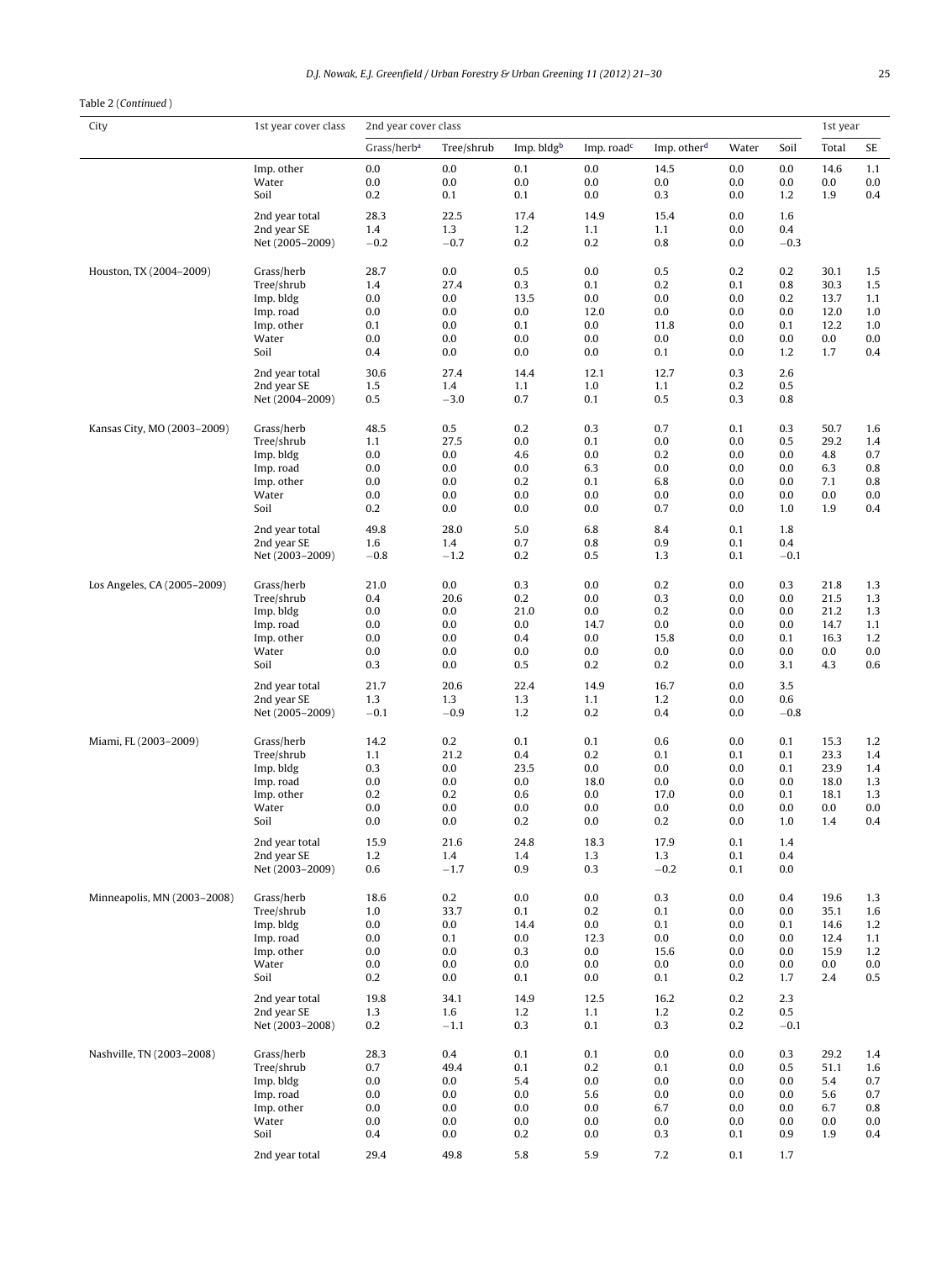Table 2 (Continued )

| City                                  | 1st year cover class           | 2nd year cover class    |               |                        |                        |                         |                |                   |              |            |
|---------------------------------------|--------------------------------|-------------------------|---------------|------------------------|------------------------|-------------------------|----------------|-------------------|--------------|------------|
|                                       |                                | Grass/herb <sup>a</sup> | Tree/shrub    | Imp. bldg <sup>b</sup> | Imp. road <sup>c</sup> | Imp. other <sup>d</sup> | Water          | Soil              | Total        | SE         |
|                                       | 2nd year SE<br>Net (2003-2008) | 1.4<br>0.2              | 1.6<br>$-1.2$ | 0.7<br>0.4             | 0.8<br>0.3             | 0.8<br>0.4              | 0.1<br>0.1     | $0.4\,$<br>$-0.2$ |              |            |
| New Orleans, LA (2005-2009)           | Grass/herb<br>Tree/shrub       | 22.7<br>6.6             | 0.0<br>23.3   | 0.0<br>0.0             | 0.0<br>0.9             | 0.2<br>1.1              | 0.4<br>0.4     | 0.7<br>0.7        | 24.0<br>32.9 | 1.8<br>2.0 |
|                                       | Imp. bldg                      | 1.4                     | 0.0           | 14.6                   | 0.0                    | 0.4                     | 0.0            | 0.4               | 16.7         | 1.6        |
|                                       | Imp. road<br>Imp. other        | 0.0<br>0.2              | 0.0<br>0.0    | 0.0<br>0.0             | 15.5<br>0.0            | 0.0<br>9.1              | 0.0<br>0.0     | 0.0<br>0.0        | 15.5<br>9.2  | 1.5<br>1.2 |
|                                       | Water                          | 0.0                     | 0.0           | 0.0                    | 0.0                    | 0.0                     | 0.0            | 0.0               | 0.0          | 0.0        |
|                                       | Soil                           | 0.2                     | 0.0           | 0.0                    | 0.0                    | 0.2                     | 0.0            | 1.4               | 1.8          | 0.6        |
|                                       | 2nd year total                 | 31.1                    | 23.3          | 14.6                   | 16.3                   | 10.8                    | 0.7            | 3.2               |              |            |
|                                       | 2nd year SE                    | 2.0                     | 1.8           | 1.5                    | 1.6                    | 1.3                     | 0.4            | 0.7               |              |            |
|                                       | Net (2005-2009)                | 7.1                     | $-9.6$        | $-2.1$                 | 0.9                    | 1.6                     | 0.7            | 1.4               |              |            |
| New York, NY (2004-2009)              | Grass/herb                     | 14.9                    | 0.1           | 0.2                    | 0.0                    | 0.6                     | 0.1            | 0.6               | 16.6         | 1.2        |
|                                       | Tree/shrub                     | 1.2                     | 19.3          | 0.0                    | 0.2                    | 0.2                     | 0.0            | 0.0               | 20.9         | 1.3        |
|                                       | Imp. bldg<br>Imp. road         | 0.0<br>0.0              | 0.0<br>0.0    | 24.4<br>0.0            | 0.0<br>16.1            | 0.1<br>0.0              | 0.0<br>0.0     | 0.0<br>0.0        | 24.6<br>16.1 | 1.4<br>1.2 |
|                                       | Imp. other                     | 0.0                     | 0.3           | 0.2                    | 0.1                    | 18.5                    | 0.0            | 0.0               | 19.1         | 1.3        |
|                                       | Water                          | 0.0                     | 0.0           | 0.0                    | 0.0                    | $0.0\,$                 | 0.0            | 0.1               | 0.1          | 0.1        |
|                                       | Soil                           | 0.5                     | 0.0           | 0.3                    | 0.0                    | 0.1                     | 0.0            | 1.8               | 2.7          | 0.5        |
|                                       | 2nd year total                 | 16.6                    | 19.7          | 25.2                   | 16.4                   | 19.5                    | 0.1            | 2.5               |              |            |
|                                       | 2nd year SE<br>Net (2004-2009) | 1.2<br>0.0              | 1.3<br>$-1.2$ | 1.4<br>0.6             | 1.2<br>0.3             | 1.3<br>0.4              | 0.1<br>0.0     | 0.5<br>$-0.2$     |              |            |
|                                       |                                |                         |               |                        |                        |                         |                |                   |              |            |
| Pittsburgh, PA (2004-2008)            | Grass/herb                     | 16.9                    | 0.0           | 0.0                    | 0.0                    | 0.1                     | 0.0            | 0.1               | 17.1         | 1.2        |
|                                       | Tree/shrub                     | 0.2                     | 41.6          | 0.1<br>14.7            | 0.0                    | 0.0                     | 0.0            | 0.0               | 41.9         | 1.6        |
|                                       | Imp. bldg<br>Imp. road         | 0.0<br>0.0              | 0.0<br>0.0    | 0.0                    | 0.0<br>13.3            | 0.1<br>0.0              | 0.0<br>0.0     | 0.1<br>0.1        | 14.9<br>13.4 | 1.2<br>1.1 |
|                                       | Imp. other                     | 0.0                     | 0.0           | 0.1                    | 0.0                    | 11.6                    | 0.0            | 0.0               | 11.7         | 1.0        |
|                                       | Water                          | 0.0                     | 0.0           | 0.0                    | 0.0                    | 0.0                     | 0.0            | 0.0               | 0.0          | 0.0        |
|                                       | Soil                           | 0.1                     | 0.0           | 0.0                    | 0.0                    | 0.0                     | 0.0            | 0.8               | 1.0          | 0.3        |
|                                       | 2nd year total                 | 17.2                    | 41.6          | 14.9                   | 13.3                   | 11.8                    | 0.0            | 1.2               |              |            |
|                                       | 2nd year SE                    | 1.2                     | 1.6           | 1.2                    | 1.1                    | 1.0                     | 0.0            | 0.3<br>0.2        |              |            |
|                                       | Net (2004-2008)                | 0.1                     | $-0.3$        | 0.0                    | $-0.1$                 | 0.1                     | 0.0            |                   |              |            |
| Portland, OR (2005-2009)              | Grass/herb                     | 21.4                    | 0.3           | 0.3                    | 0.1                    | 0.3                     | 0.0            | 0.2               | 22.7         | 1.3        |
|                                       | Tree/shrub                     | 0.7                     | 30.4          | 0.1                    | 0.0                    | 0.3                     | 0.0            | 0.0               | 31.5         | 1.5        |
|                                       | Imp. bldg                      | 0.2<br>0.0              | 0.1<br>0.0    | 14.4<br>0.0            | 0.0<br>12.5            | 0.0<br>$0.0\,$          | 0.0<br>0.0     | 0.0<br>0.0        | 14.7<br>12.5 | 1.1<br>1.1 |
|                                       | Imp. road<br>Imp. other        | 0.0                     | 0.1           | 0.1                    | 0.0                    | 15.8                    | 0.0            | 0.0               | 16.0         | 1.2        |
|                                       | Water                          | 0.0                     | 0.0           | 0.0                    | 0.0                    | $0.0\,$                 | 0.0            | 0.0               | 0.0          | 0.0        |
|                                       | Soil                           | 0.6                     | 0.0           | 0.2                    | 0.1                    | 0.5                     | 0.0            | 1.2               | 2.6          | 0.5        |
|                                       | 2nd year total                 | 23.0                    | 30.9          | 15.1                   | 12.7                   | 16.9                    | 0.0            | 1.4               |              |            |
|                                       | 2nd year SE<br>Net (2005-2009) | 1.3<br>0.3              | 1.5<br>$-0.6$ | 1.1<br>$0.4\,$         | 1.1<br>0.2             | 1.2<br>0.9              | 0.0<br>$0.0\,$ | 0.4<br>$-1.2$     |              |            |
|                                       |                                |                         |               |                        |                        |                         |                |                   |              |            |
| Spokane, WA (2002-2007)               | Grass/herb<br>Tree/shrub       | 24.0<br>0.5             | 0.7<br>20.6   | 0.2<br>0.2             | 0.1<br>0.0             | 0.4<br>0.1              | 0.0<br>0.0     | 1.7<br>1.1        | 27.1<br>22.4 | 1.0<br>0.9 |
|                                       | Imp. bldg                      | 0.0                     | 0.0           | 12.0                   | $0.0\,$                | 0.1                     | 0.0            | 0.0               | 12.1         | 0.7        |
|                                       | Imp. road                      | 0.0                     | 0.0           | 0.0                    | 11.1                   | 0.0                     | 0.0            | 0.1               | 11.1         | 0.7        |
|                                       | Imp. other                     | 0.1                     | 0.0           | 0.0                    | 0.0                    | 10.5                    | 0.0            | 0.1               | 10.6         | 0.7        |
|                                       | Water                          | 0.1                     | 0.1           | 0.0                    | 0.0                    | $0.0\,$                 | 0.0            | 0.0               | 0.1          | 0.1        |
|                                       | Soil                           | 1.3                     | 0.5           | 0.5                    | 0.2                    | 0.7                     | 0.0            | 13.6              | 16.7         | 0.8        |
|                                       | 2nd year total<br>2nd year SE  | 25.9<br>1.0             | 21.8<br>0.9   | 12.8<br>0.8            | 11.4<br>0.7            | 11.6<br>0.7             | 0.0<br>0.0     | 16.5<br>0.8       |              |            |
|                                       | Net (2002-2007)                | $-1.2$                  | $-0.6$        | 0.8                    | 0.3                    | 1.0                     | $-0.1$         | $-0.2$            |              |            |
|                                       |                                |                         |               |                        |                        |                         |                |                   |              |            |
| Syracuse, NY (2003-2009) <sup>f</sup> | Grass/herb<br>Tree/shrub       | 21.7<br>$0.5\,$         | 1.6<br>25.0   | 0.1<br>0.1             | 0.6<br>0.3             | na<br>na                | 0.0<br>0.0     | na<br>na          | 24.1<br>25.9 | 1.4<br>1.4 |
|                                       | Imp. bldg                      | 0.7                     | 0.0           | 18.9                   | 0.1                    | na                      | 0.0            | na                | 19.7         | 1.3        |
|                                       | Imp. road                      | 0.6                     | 0.3           | 0.2                    | 29.2                   | na                      | 0.0            | na                | 30.3         | 1.5        |
|                                       | Imp. other                     | na                      | na            | na                     | na                     | na                      | 0.0            | na                | na           | na         |
|                                       | Water                          | 0.0                     | 0.0           | 0.0                    | 0.0                    | 0.0                     | 0.0            | 0.0               | 0.0          | 0.0        |
|                                       | Soil                           | na                      | na            | na                     | na                     | na                      | 0.0            | na                | na           | na         |
|                                       | 2nd year total<br>2nd year SE  | 23.6<br>1.4             | 26.9<br>1.4   | 19.3<br>1.3            | 30.2<br>1.5            | na<br>na                | 0.0<br>0.0     | na<br>na          |              |            |
|                                       | Net (2003-2009)                | $-0.5$                  | 1.0           | $-0.4$                 | $-0.1$                 | na                      | 0.0            | na                |              |            |
|                                       |                                |                         |               |                        |                        |                         |                |                   |              |            |
| Tacoma, WA (2001-2005)                | Grass/herb<br>Tree/shrub       | 24.8<br>1.8             | 1.2<br>21.3   | 0.1<br>0.1             | 0.1<br>0.0             | 0.8<br>0.8              | 0.0<br>0.0     | 0.1<br>0.4        | 27.1<br>24.4 | 1.5<br>1.4 |
|                                       |                                |                         |               |                        |                        |                         |                |                   |              |            |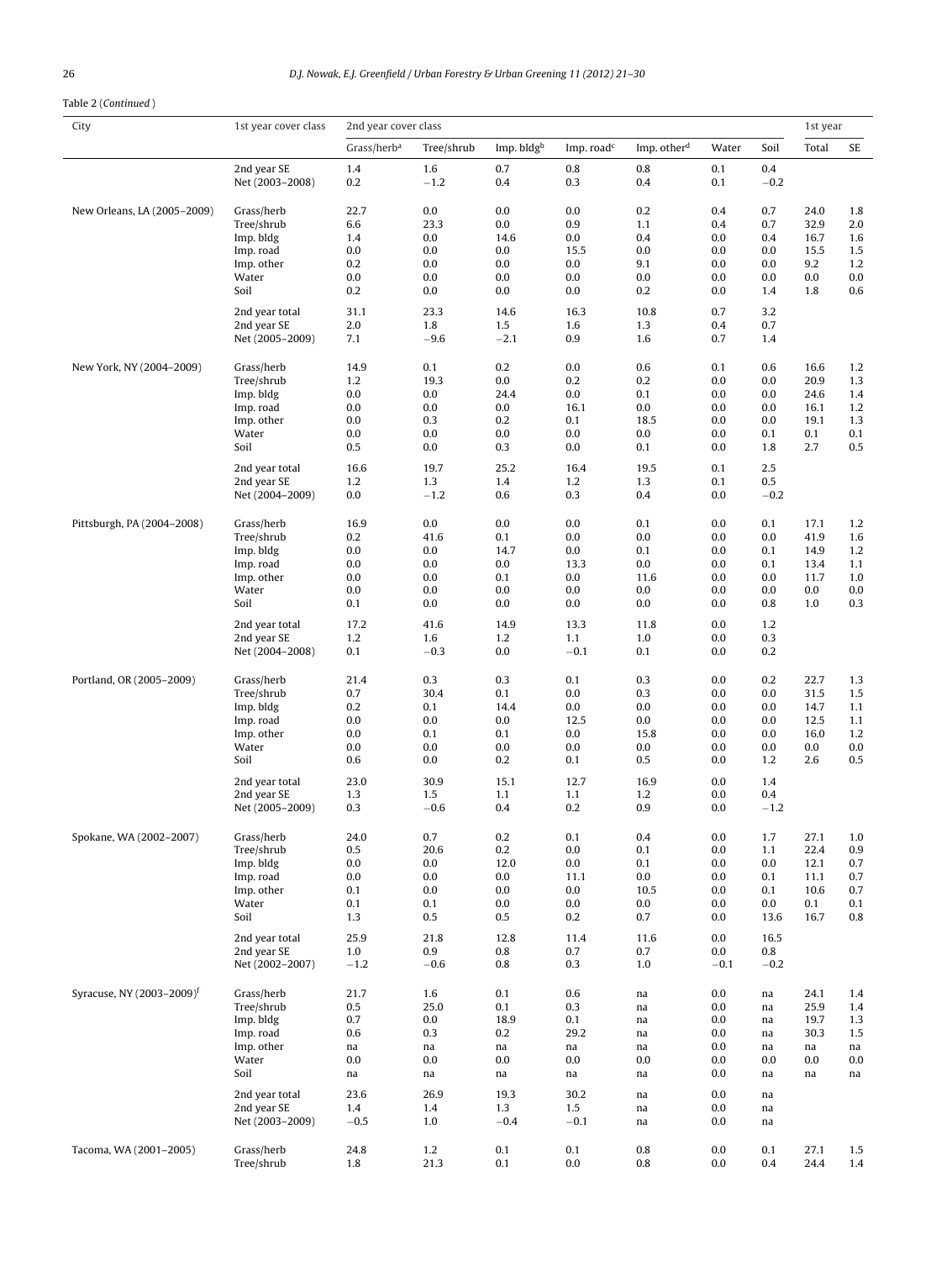#### <span id="page-6-0"></span>Table 2 (Continued )

| City                           | 1st year cover class | 2nd year cover class    |            |            |                        |                         |       |        |       |           |
|--------------------------------|----------------------|-------------------------|------------|------------|------------------------|-------------------------|-------|--------|-------|-----------|
|                                |                      | Grass/herb <sup>a</sup> | Tree/shrub | Imp. bldgb | Imp. road <sup>c</sup> | Imp. other <sup>d</sup> | Water | Soil   | Total | <b>SE</b> |
|                                | Imp. bldg            | 0.2                     | 0.0        | 13.2       | 0.0                    | 0.3                     | 0.0   | 0.2    | 14.0  | 1.1       |
|                                | Imp. road            | 0.0                     | 0.0        | 0.0        | 12.5                   | 0.0                     | 0.0   | 0.0    | 12.5  | 1.1       |
|                                | Imp. other           | 0.0                     | 0.1        | 0.1        | 0.1                    | 13.8                    | 0.0   | 0.1    | 14.2  | 1.2       |
|                                | Water                | 0.0                     | 0.0        | 0.0        | 0.0                    | 0.0                     | 0.0   | 0.0    | 0.0   | 0.0       |
|                                | Soil                 | 1.3                     | 0.3        | 0.3        | 0.1                    | 2.0                     | 0.3   | 3.4    | 7.8   | 0.9       |
|                                | 2nd year total       | 28.1                    | 23.0       | 13.9       | 12.8                   | 17.6                    | 0.3   | 4.3    |       |           |
|                                | 2nd year SE          | 1.5                     | 1.4        | 1.1        | 1.1                    | 1.3                     | 0.2   | 0.7    |       |           |
|                                | Net (2001-2005)      | 1.0                     | $-1.4$     | $-0.1$     | 0.3                    | 3.4                     | 0.3   | $-3.5$ |       |           |
| Average 20 cities <sup>g</sup> | Grass/herb           | 23.0                    | 0.3        | 0.1        | 0.0                    | 0.4                     | 0.0   | 0.4    | 24.3  | na        |
|                                | Tree/shrub           | 1.1                     | 27.8       | 0.2        | 0.1                    | 0.3                     | 0.0   | 0.4    | 29.9  | na        |
|                                | Imp. bldg            | 0.2                     | 0.0        | 15.2       | 0.0                    | 0.1                     | 0.0   | 0.1    | 15.6  | na        |
|                                | Imp. road            | 0.0                     | 0.0        | 0.0        | 12.1                   | 0.0                     | 0.0   | 0.0    | 12.1  | na        |
|                                | Imp. other           | 0.1                     | 0.1        | 0.1        | 0.0                    | 13.6                    | 0.0   | 0.0    | 13.9  | na        |
|                                | Water                | 0.0                     | 0.0        | 0.0        | 0.0                    | 0.0                     | 0.0   | 0.0    | 0.1   | na        |
|                                | Soil                 | 0.5                     | 0.1        | 0.2        | 0.1                    | 0.4                     | 0.1   | 3.0    | 4.3   | na        |
|                                | 2nd year total       | 24.7                    | 28.2       | 15.9       | 12.3                   | 14.8                    | 0.1   | 4.0    |       |           |
|                                | 2nd year SE          | na                      | na         | na         | na                     | na                      | na    | na     |       |           |
|                                | Average net          | 0.5                     | $-1.5$     | 0.3        | 0.3                    | 0.8                     | 0.1   | $-0.3$ |       |           |
| Average 18 citiesh             | Grass/herb           | 22.7                    | 0.3        | 0.2        | 0.0                    | 0.4                     | 0.0   | 0.4    | 24.0  | na        |
|                                | Tree/shrub           | $0.8\,$                 | 28.4       | 0.2        | 0.1                    | 0.2                     | 0.0   | 0.4    | 30.0  | na        |
|                                | Imp. bldg            | 0.1                     | 0.0        | 15.1       | 0.0                    | 0.1                     | 0.0   | 0.1    | 15.4  | na        |
|                                | Imp. road            | 0.0                     | 0.0        | 0.0        | 11.7                   | 0.0                     | 0.0   | 0.0    | 11.7  | na        |
|                                | Imp. other           | 0.1                     | 0.1        | 0.2        | 0.0                    | 13.8                    | 0.0   | 0.0    | 14.2  | na        |
|                                | Water                | 0.0                     | 0.0        | 0.0        | 0.0                    | 0.0                     | 0.0   | 0.0    | 0.1   | na        |
|                                | Soil                 | 0.5                     | 0.1        | 0.2        | 0.1                    | 0.4                     | 0.1   | 3.2    | 4.6   | na        |
|                                | 2nd year total       | 24.2                    | 28.8       | 15.9       | 12.0                   | 15.0                    | 0.1   | 4.2    |       |           |
|                                | 2nd year SE          | na                      | na         | na         | na                     | na                      | na    | na     |       |           |
|                                | Average net          | 0.1                     | $-1.1$     | 0.4        | 0.2                    | 0.8                     | 0.0   | $-0.4$ |       |           |

SE – standard error. Net – net difference between the years (2nd year − 1st year).

<sup>a</sup> Grass and other herbaceous ground cover.

**b** Impervious cover occupied by buildings.

Impervious cover occupied by roads.

<sup>d</sup> Other impervious cover (e.g., sidewalks, driveways, and parking lots).

Scrub/shrub/chaparral was a cover class only measured in Albuquerque, NM, and is included in tree/shrub cover. This cover class occupied 31.6 percent of the city area in 2006 and dropped to 29.4 percent in 2009, a loss of 2.2 percent of the city area.

<sup>f</sup> Soil cover is included in grass and herbaceous cover; impervious other is included in impervious road.

<sup>g</sup> Results from Syracuse are not included in average of grass/herbaceous, impervious road, impervious other or soil (see table footnote f).

h Average result not including New Orleans or Detroit as these cities were specifically selected due to expected losses from hurricane and emerald ash borer damage respectively. Results from Syracuse are not included in average of grass/herbaceous, impervious road, impervious other or soil (see table footnote f).

Most of the loss of tree cover converted to grass/herbaceous  $cover (47 percent)$ , followed by conversions to impervious cover  $(29$ percent) and bare soil (23 percent) ([Table](#page-3-0) 2). Likewise, new cover most often converted from grass/herbaceous cover (68 percent), followed by impervious cover (17 percent) and bare soil (14 percent). Only one city (Syracuse) exhibited an overall increase in tree cover, with most of this increase coming from grass/herbaceous cover.

Change in percent impervious cover during the varying periods of analysis ranged from an increase of 3.6 percent in Tacoma to a decrease in percent impervious cover of −0.5 in Syracuse ([Table](#page-7-0) 3). Seventeen of the 20 cities analyzed showed an increase in net impervious cover, 16 of those cities had a statistically significant increase. Four cities exhibited small changes in net impervious cover that were not statistically significant from zero (Syracuse, Chicago, Pittsburgh, New Orleans). Percent impervious cover increased on average by 1.4 percent during the varying periods of analysis (1.3 percent for 20 city average) with the greatest increases in percent impervious cover in Tacoma (3.6 percent), Baltimore (2.1 percent) and Kansas City and Spokane (2.0 percent each). The relative increase in impervious cover was as high as 11.2 percent in Kansas City, but averaged 3.9 percent (3.7 percent for 20 city average).

Cities with the greatest annual increase in impervious cover were Los Angeles (average of 550 ha/yr), Houston (400 ha/yr) and Albuquerque (280 ha/yr) ([Table](#page-7-0) 3). Impervious cover increases per capita were greatest in Tacoma  $(6.0 \,\mathrm{m}^2/\mathrm{person/yr})$ , Kansas City  $(5.9 \text{ m}^2/\text{person/yr})$  and Albuquerque  $(5.5 \text{ m}^2/\text{person/yr})$  with an average increase of 2.2 m<sup>2</sup>/person/yr (2.1 m<sup>2</sup>/person/yr for 20 city average). Average annual increase in percent impervious cover was 0.31 percent/yr (0.30 percent/yr for 20 city average). Relative annual increase in impervious cover was 0.87 percent/yr (0.82 percent/yr for 20 city average).

The analysis of the 20 cities shows a general loss in tree cover and increase in impervious cover in the mid to late 2000s. This overall trend of change was also exhibited in the results of national urban land cover change using Google Earth imagery. Of the 1000 random paired-points laid throughout the conterminous urban United States, 970 points were interpretable, with average length of time between points of 6.4 yr. The most recent imagery had an average year of 2009, but ranged between 2004 and 2011. The older paired image year averaged 2002 with a range of 1990–2006. Tree cover increases between images averaged 2.1 percent (SE = 0.5 percent) with average losses of −2.3 percent (SE = 0.5 percent) for an average net change in tree cover of −0.2 percent. Impervious cover increases between images averaged 3.2 percent (SE = 0.6 percent)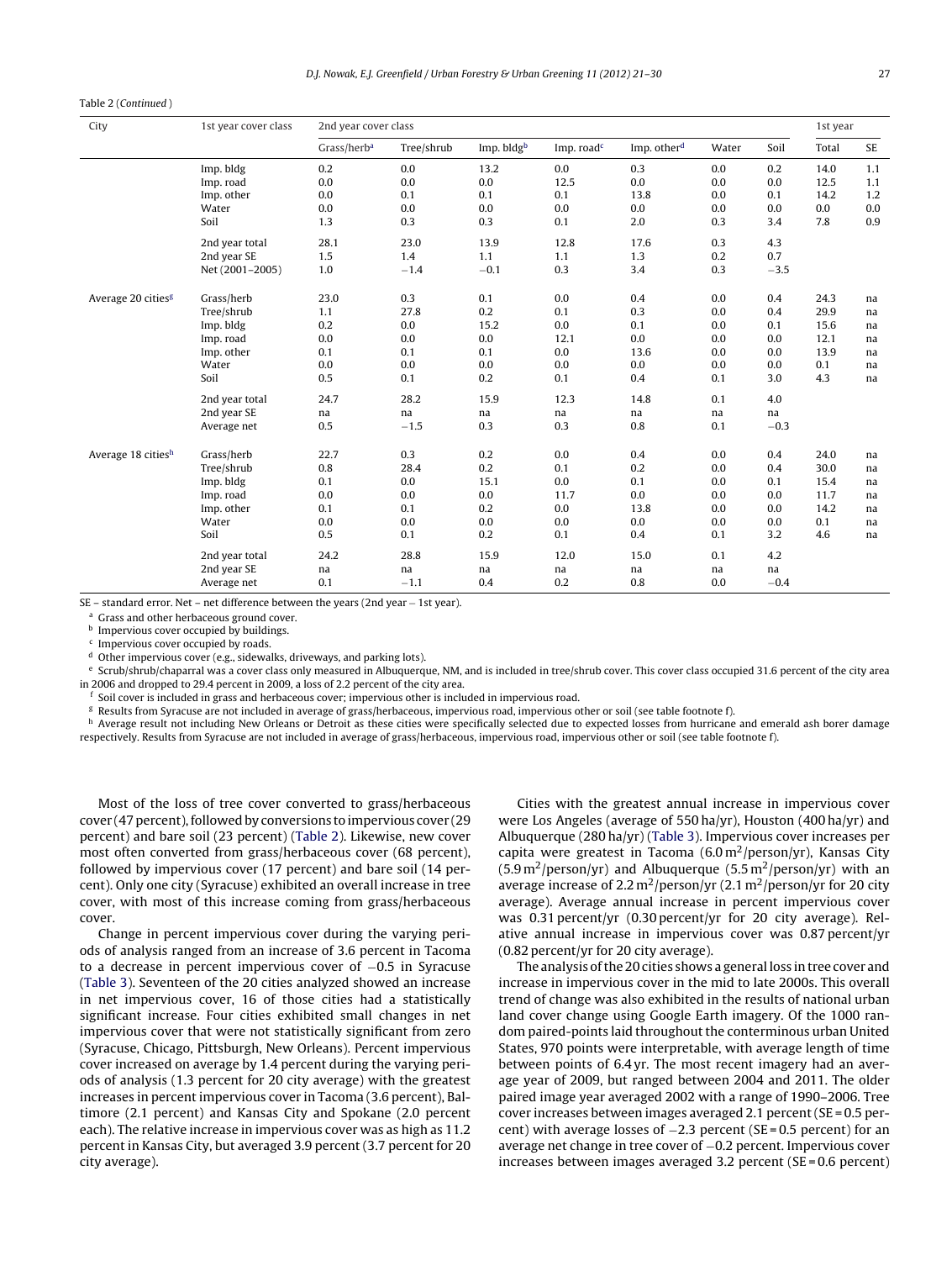### <span id="page-7-0"></span>**Table 3**

Percent net and annualized net absolute and relative tree and impervious cover change in 20 U.S. cities. Absolute percent change is based on city land area between the years (percent of city land in year 1 minus percent of city land in year 2). Relative percent change is based on amount of cover in year 1 (percent of city in year 1 minus percent of city in year 2 divided by percent of city in year 1). Annualized change is percent change during time period on an annual basis. Per capita change estimates are based on population in the first year of analysis.

| City                         | Net                 |                     |                          |                      | Tree cover change  |                            | Impervious cover change |                            | Annualized net    |                  |                          |                   |
|------------------------------|---------------------|---------------------|--------------------------|----------------------|--------------------|----------------------------|-------------------------|----------------------------|-------------------|------------------|--------------------------|-------------------|
|                              | Absolute change     |                     | Relative change          |                      | ha/yr <sup>c</sup> | $m^2$ /cap/yr <sup>d</sup> | ha/yr <sup>c</sup>      | $m^2$ /cap/yr <sup>d</sup> |                   | Absolute change  |                          | Relative change   |
|                              | Tree <sup>a</sup>   | Imp. <sup>b</sup>   | <b>Tree</b> <sup>a</sup> | Imp <sup>b</sup>     |                    |                            |                         |                            | Tree <sup>a</sup> | Imp <sup>b</sup> | <b>Tree</b> <sup>a</sup> | Imp. <sup>b</sup> |
| New Orleans, LA (2005-2009)  | $-9.6$ **           | 0.4                 | $-29.2$ **               | 0.9                  | $-1120$            | $-24.6$                    | 40                      | 0.9                        | $-2.49$           | 0.09             | $-8.27$                  | 0.21              |
| Houston, TX (2004-2009)      | $-3.0$ **           | $1.3***$            | $-9.8$ **                | $3.5***$             | $-890$             | $-4.3$                     | 400                     | 1.9                        | $-0.60$           | 0.26             | $-2.03$                  | 0.69              |
| Albuquerque, NM (2006-2009)  | $-2.7$ **           | $1.8***$            | $-6.6$ **                | $5.1$ **             | $-420$             | $-8.3$                     | 280                     | 5.5                        | $-0.91$           | 0.60             | $-2.26$                  | 1.67              |
| Baltimore, MD (2001-2005)    | $-1.9$ **           | $2.1$ **            | $-6.3$ **                | $4.7***$             | $-100$             | $-1.5$                     | 110                     | 1.7                        | $-0.48$           | 0.51             | $-1.62$                  | 1.16              |
| Atlanta, GA (2005-2009)      | $-1.8$ **           | $1.7***$            | $-3.4$ <sup>**</sup>     | $6.5***$             | $-150$             | $-3.1$                     | 150                     | 3.1                        | $-0.46$           | 0.43             | $-0.85$                  | 1.58              |
| Miami, FL (2003-2009)        | $-1.7$ **           | $1.0^{\circ}$       | $-7.1$ **                | $1.7^*$              | $-30$              | $-0.8$                     | 20                      | 0.5                        | $-0.28$           | 0.16             | $-1.22$                  | 0.27              |
| Tacoma, WA (2001-2005)       | $-1.4$ **           | $3.6***$            | $-5.8$ **                | $8.9***$             | $-50$              | $-2.6$                     | 117                     | 6.0                        | $-0.36$           | 0.89             | $-1.49$                  | 2.15              |
| Kansas City, MO (2003-2009)  | $-1.2$ **           | $2.0^{**}$          | $-4.2$ <sup>**</sup>     | $11.2$ <sup>**</sup> | $-160$             | $-3.5$                     | 270                     | 5.9                        | $-0.20$           | 0.34             | $-0.71$                  | 1.78              |
| Nashville, TN (2003-2008)    | $-1.2$ **           | $1.1$ <sup>**</sup> | $-2.4$ **                | $6.2$ **             | $-300$             | $-5.3$                     | 270                     | 4.8                        | $-0.24$           | 0.22             | $-0.48$                  | 1.21              |
| New York, NY (2004-2009)     | $-1.2$ **           | $1.4***$            | $-5.5$ **                | $2.3***$             | $-180$             | $-0.2$                     | 210                     | 0.3                        | $-0.23$           | 0.27             | $-1.13$                  | 0.45              |
| Minneapolis, MN (2003-2008)  | $-1.1$ **           | $0.8***$            | $-3.1$ <sup>**</sup>     | $1.8***$             | $-30$              | $-0.8$                     | 20                      | 0.5                        | $-0.22$           | 0.15             | $-0.63$                  | 0.35              |
| Boston, MA (2003-2008)       | $-0.9^{\circ}$      | $1.7***$            | $-3.2$ <sup>*</sup>      | $3.6***$             | $-20$              | $-0.3$                     | 40                      | 0.7                        | $-0.19$           | 0.35             | $-0.65$                  | 0.71              |
| Los Angeles, CA (2005-2009)  | $-0.9$ **           | $1.8***$            | $-4.2$ <sup>**</sup>     | $3.4***$             | $-270$             | $-0.7$                     | 550                     | 1.4                        | $-0.23$           | 0.45             | $-1.06$                  | 0.85              |
| Detroit, MI (2005-2009)      | $-0.7$ **           | $1.2***$            | $-3.0$ **                | $2.6***$             | $-60$              | $-0.7$                     | 110                     | 1.2                        | $-0.18$           | 0.30             | $-0.77$                  | 0.64              |
| Portland, OR (2005-2009)     | $-0.6$              | $1.5***$            | $-1.9$                   | $3.5***$             | $-50$              | $-0.9$                     | 130                     | 2.4                        | $-0.15$           | 0.38             | $-0.49$                  | 0.87              |
| Spokane, WA (2002-2007)      | $-0.6$              | $2.0^{**}$          | $-2.5$                   | $5.8***$             | $-20$              | $-1.0$                     | 60                      | 3.0                        | $-0.11$           | 0.39             | $-0.50$                  | 1.14              |
| Chicago, IL (2005-2009)      | $-0.5$ **           | 0.0                 | $-2.7$ **                | 0.0                  | $-70$              | $-0.2$                     | $\Omega$                | 0.0                        | $-0.13$           | 0.00             | $-0.69$                  | 0.00              |
| Pittsburgh, PA (2004-2008)   | $-0.3$ <sup>*</sup> | 0.0                 | $-0.8$ <sup>*</sup>      | 0.0                  | $-10$              | $-0.3$                     | $\Omega$                | 0.0                        | $-0.08$           | 0.00             | $-0.19$                  | 0.00              |
| Denver, CO (2005-2009)       | $-0.3$              | $1.4***$            | $-3.1$ <sup>*</sup>      | $3.6***$             | $-30$              | $-0.5$                     | 140                     | 2.5                        | $-0.08$           | 0.35             | $-0.78$                  | 0.88              |
| Syracuse, NY (2003-2009)     | $1.0^*$             | $-0.5$              | 4.0                      | $-1.0$               | 10                 | 0.7                        | $-6$                    | $-0.4$                     | 0.17              | $-0.09$          | 0.65                     | $-0.17$           |
| 20 city average              | $-1.5$              | 1.3                 | $-5.0$                   | 3.7                  |                    | $-3.0$                     |                         | 2.1                        | $-0.37$           | 0.30             | $-1.29$                  | 0.82              |
| 18 city average <sup>e</sup> | $-1.1$              | 1.4                 | $-3.8$                   | 3.9                  |                    | $-1.9$                     |                         | 2.2                        | $-0.27$           | 0.31             | $-0.90$                  | 0.87              |

Percent tree and shrub cover (including shrub/scrub/chaparral cover in Albuquerque, NM).

**b** Percent impervious surfaces (building, roads and other combined).

 $c<sup>2</sup>$  Average annual change in hectares per year.

<sup>d</sup> Average annual change in square meters per capita per year.

<sup>e</sup> Average result not including New Orleans or Detroit as these cities were specifically selected due to expected losses from hurricane and emerald ash borer damage respectively.

Change significantly different from zero at alpha  $= 0.90$ .

Change significantly different from zero at alpha = 0.95.

with average losses of −0.4 percent (SE = 0.2 percent) for an average net change in impervious cover of +2.8 percent.

### **Discussion**

While cities expend resources to plant millions of new trees, land development, storms, old age and other factors are reducing the number of older, established trees in cities. Though current planting campaigns may increase tree cover now and in the future, recent trends indicate that tree cover is decreasing in many U.S. cities. Tree cover is decreasing at a rate of about 0.27 percent of the city land area per year, which is equivalent to about 0.9 percent of the existing tree cover being lost annually.

The tree cover loss in the analyzed cities was higher than the average tree cover loss for urban land in the conterminous United States by a factor of about 6 (1.1 vs. 0.2 percent over the varying time frames). This difference is likely because these analyzed cities do not represent the entire urban area. The selected cities are relatively major cities with increased population densities and likely increased development pressures when compared with the average urban landscape, which includes many smaller, less densely populated areas. These city boundaries, which are often in forested regions, can also include non-urban lands that may have a high likelihood for development and therefore loss of tree cover and increased impervious cover. The change effects in these cities are likely more representative of change in major cities than the national urban change estimates.

Using the national tree cover loss estimate of 0.2 percent of urban land over about a 6 yr period, which equates to about 1/30 of a percent per year, a first order approximation of tree cover loss

in urban areas of the conterminous United States is a loss rate of about 7900 ha of urban tree cover per year. Given an average tree density per unit of urban tree cover of approximately 508 trees/ha (average from [Cumming](#page-9-0) et [al.,](#page-9-0) [2007;](#page-9-0) [Nowak](#page-9-0) et [al.,](#page-9-0) [2007,](#page-9-0) [in](#page-9-0) [press](#page-9-0)a, [in](#page-9-0) [press-b;](#page-9-0) [Nowak](#page-9-0) [and](#page-9-0) [Greenfield,](#page-9-0) [2008;](#page-9-0) unpublished data), this loss equates to an annual net loss of about 4.0 million trees per year in urban areas of the conterminous United States. This estimate of number of trees lost may be excessive as much of canopy loss may be due to loss of mature trees that would have a lower tree density per unit canopy than the average urban forest, but further research is needed to understand the composition and size class distribution of the canopy loss. Although tree planting and natural regeneration are occurring in urban areas, net tree cover is on a general decline in urban areas of the United States. Tree canopy loss of mature trees, for whatever reason (storms, insects, development, old age), can create relatively large gaps in the canopy cover that will require new tree plantings or regeneration and time to fill.

It is apparent that tree planting and natural regeneration are insufficient to offset the current losses of established urban tree canopies. However, without various tree planting efforts in cities, tree cover loss would be higher. Efforts to facilitate more natural regeneration in cities (e.g., limits on mowing) may also be needed to sustain tree cover. Natural regeneration may not work in all locations (e.g., water limited areas) or produce desired tree species, but it can provide for relatively low cost tree/shrub establishment. Similarly, tree planting may not be appropriate in all cities (e.g., water limited areas) due to the resource costs of maintaining vegetation (e.g., water). Sustaining tree cover not only includes establishing new trees, but also limiting the loss of existing canopy, particularly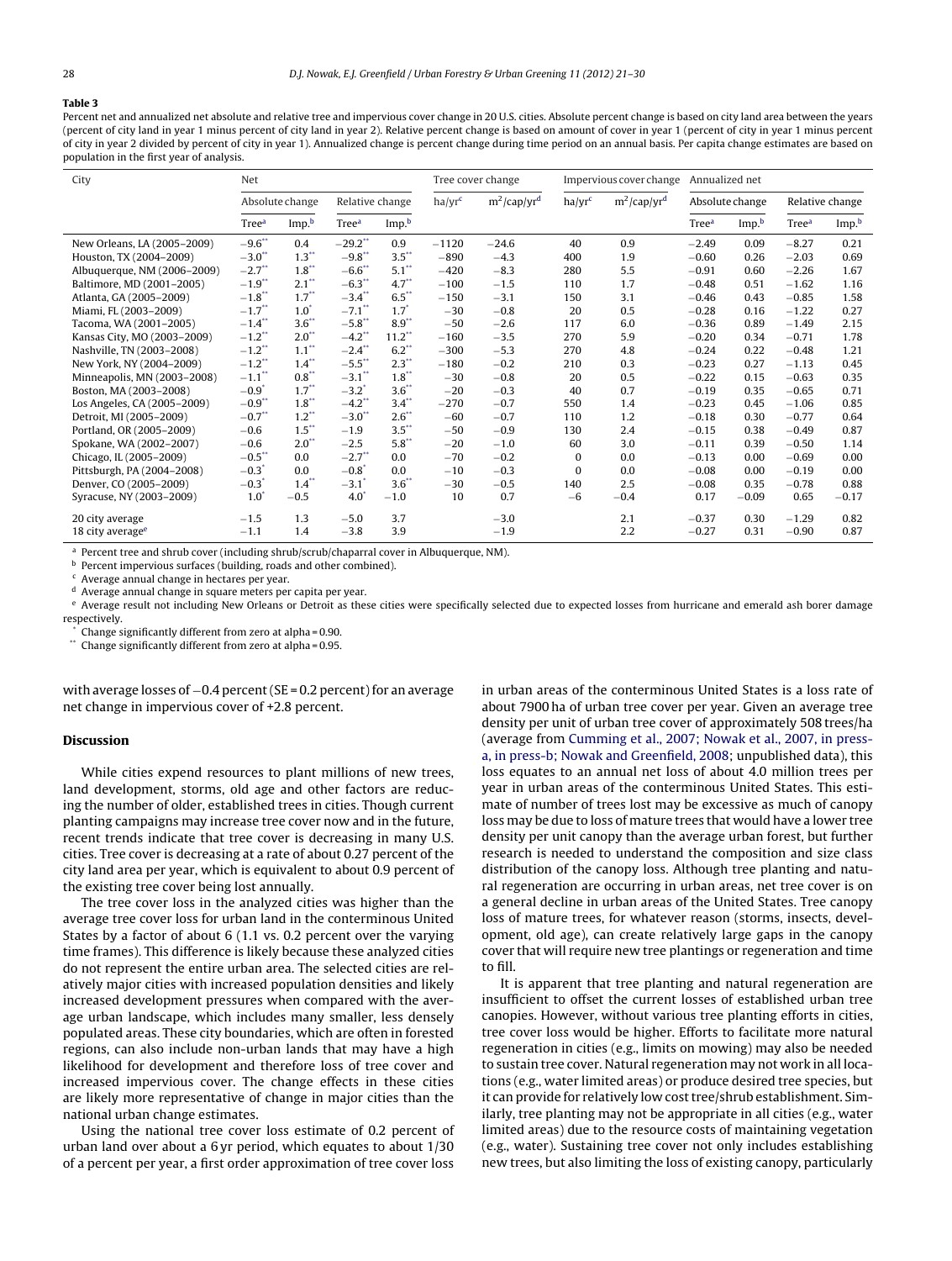large trees that provide substantial amounts of canopy per tree. Sustaining tree health and protection of healthy tree canopies from human removal (e.g., development) or natural mortality forces (e.g., insects and diseases) can also help sustain existing tree cover and associated environmental services.

Though the current trend is a decline in canopy cover, not all cities are losing tree cover. One of the 20 cities analyzed (Syracuse, NY) had an absolute increase in canopy cover of one percent, or 0.2 percent increase per year, with most of the tree cover increase occurring in grass/herbaceous areas. This increase in tree cover matches field data estimates of urban forest change in Syracuse (U.S. Forest Service, unpublished data) that shows that the number of trees (woody plants with stem diameter at 1.37 m greater than 2.54 cm) are increasing. This increase is dominated by European buckthorn (Rhamnus cathartica L.), an invasive small tree/shrub from Europe. Thus, the cover increase in Syracuse is most likely due to natural regeneration in concert with limited development or activities that would tend to reduce regeneration.

New Orleans, as expected, had a significant reduction in tree cover (−9.6 percent absolute reduction or −29.2 percent relative reduction), which is most likely due to the devastation of Hurricane Katrina in 2005 (e.g., [Chapman](#page-9-0) et [al.,](#page-9-0) [2008\).](#page-9-0) In contrast, the loss in tree cover due to the emerald ash borer in Detroit was lower than expected. Since 2002, this beetle has killed more than 30 million ash trees in Southeastern Michigan [\(US](#page-9-0) [Forest](#page-9-0) [Service](#page-9-0) et [al.,](#page-9-0) [2011\).](#page-9-0) However, the loss of tree cover in Detroit (−0.18 percent absolute annual reduction or −0.77 percent relative annual reduction) was less than the average loss from the sampled cities (−0.27 percent absolute annual reduction or −0.90 percent relative annual reduction). This difference could be due to ash trees not comprising a major component of overall tree cover in Detroit and/or new trees being established through tree planting programs or natural regeneration that help offset the loss of ash and other trees.

Overall, most of the tree losses converted to grass/herbaceous cover (47 percent) or impervious cover (29 percent), while most of the gain of new tree cover also came from grass/herbaceous cover (68 percent) or impervious cover (17 percent). Some of the conversions from tree to impervious cover are due to development, but are also due to impervious cover being beneath trees. When trees are removed, the ground surface beneath the trees switches to the new cover class. Likewise, as trees cover ground surfaces, additional tree cover can tend to reduce impervious cover estimates when trees grow over the impervious surfaces.

Of the overall average increase in impervious cover, about 29 percent of that change was due to changes with loss of tree cover. That 29 percent of newly classified impervious cover is a combination of new development and exposure of existing impervious cover beneath trees. However, at least 71 percent of the impervious cover increase was due to new development. Some cities (i.e., Chicago, Pittsburgh) exhibited no net change in impervious cover during the analysis period, but did exhibit increases and decreases in impervious cover that offset each other. Syracuse exhibited a decrease in impervious cover, which may be, in part, due to the overall increase in tree cover. However, most of the changes in impervious cover in Syracuse occurred with grass/herbaceous cover. New Orleans also lost a substantial amount of building cover (2.1 percent absolute reduction), most likely due to damage from Hurricane Katrina (e.g., [Kates](#page-9-0) et [al.,](#page-9-0) [2006\).](#page-9-0)

A better understanding of how tree cover and tree populations are changing can aid managers in developing regeneration or canopy protection plans to sustain adequate tree cover through time and space. Photo-interpretation of paired digital images offers a relatively easy, quick and low-cost means to statistically assess changes among various cover types. To help in quantifying the cover types within an area, a free tool (i-Tree Canopy) is available ([www.itreetools.org\)](http://www.itreetools.org/) that allows users to photo-interpret a city using Google images. This program automatically quantifies the percent cover and associated standard error for each cover class based on user interpretations. Cover data on a city can provide a baseline for developing management plans, setting tree cover goals, and for monitoring change through time. Future analyses on cover distribution or change by land use type or geographic region are needed to investigate patterns and causes of tree and impervious cover changes between and within cities.

The paired digital image analysis offers a relatively quick, easy and cost-effective means to assess cover change, but it does have some limitations. Though Google offers high-resolution imagery in many parts of the world, paired image analysis with Google images is limited by the varying dates among images and varying image resolution. In urban areas, many of the Google images are of sufficient resolution for accurate photo-interpretation and images are continually updated. Obtaining local digital images with known and consistent dates across an area of analysis can overcome the problems associated with varying dates across a study area. Sometimes paired city data also had different image resolution between years, but most images were 1 m or less. As image interpretation was paired, information from the higher resolution image could aid in interpreting the lower resolution image. Another limitation of the paired image approach is the ability of the interpreter to correctly classify sample points. Interpreter error can lead to inaccurate results, but proper training and testing can produce accurate results. Satellite cover maps also have inherent inaccuracies due to classification errors and can cost tens of thousands of dollars to produce a cover map for a city. The paired photo-interpretation method offers a more cost effective means to assess change, but does not produce a detailed map of cover attributes or cover change across a city.

The results of this study illustrate recent changes in tree and impervious cover in cities and urban areas that can be used to inform planners and policy makers. To determine whether similar trends occurred in the 1990s or early 2000s, and whether these trends will continue in the future, more paired image analyses can be conducted using older paired imagery or by comparing future imagery with contemporary images. More paired image analyses can help better determine both spatial and temporal patterns and rates of landscape cover change. Photo-interpreted data on cover in urban areas and elsewhere can provide an accurate means of assessing cover types and changes in cover through time to help managers and planners make informed decisions on how to better improve local landscapes and the environment.

# **Conclusion**

Tree cover provides a simple means to assess the magnitude of the overall urban forest and its environmental effects. Despite various and likely limited tree planting and protection campaigns, tree cover tends to be on the decline in U.S. cities while impervious cover is on the increase. While these individual campaigns are helping to increase or reduce the loss of urban tree cover, more widespread, comprehensive and integrated programs that focus on sustaining overall tree canopy may be needed to help reverse the trend of declining tree cover in cities. Net tree cover change is the result of the combined influences of tree planting and natural regeneration, tree growth and tree mortality. Developing coordinated healthy tree canopy programs across various land ownerships can help sustain desired tree cover levels and better manage cover change. Monitoring of tree cover changes is essential to determine current trends and whether desired canopy levels or program effects are being attained. Photo-interpretation of digital aerial images can provide a simple and timely means to assess urban tree cover and how it is changing.